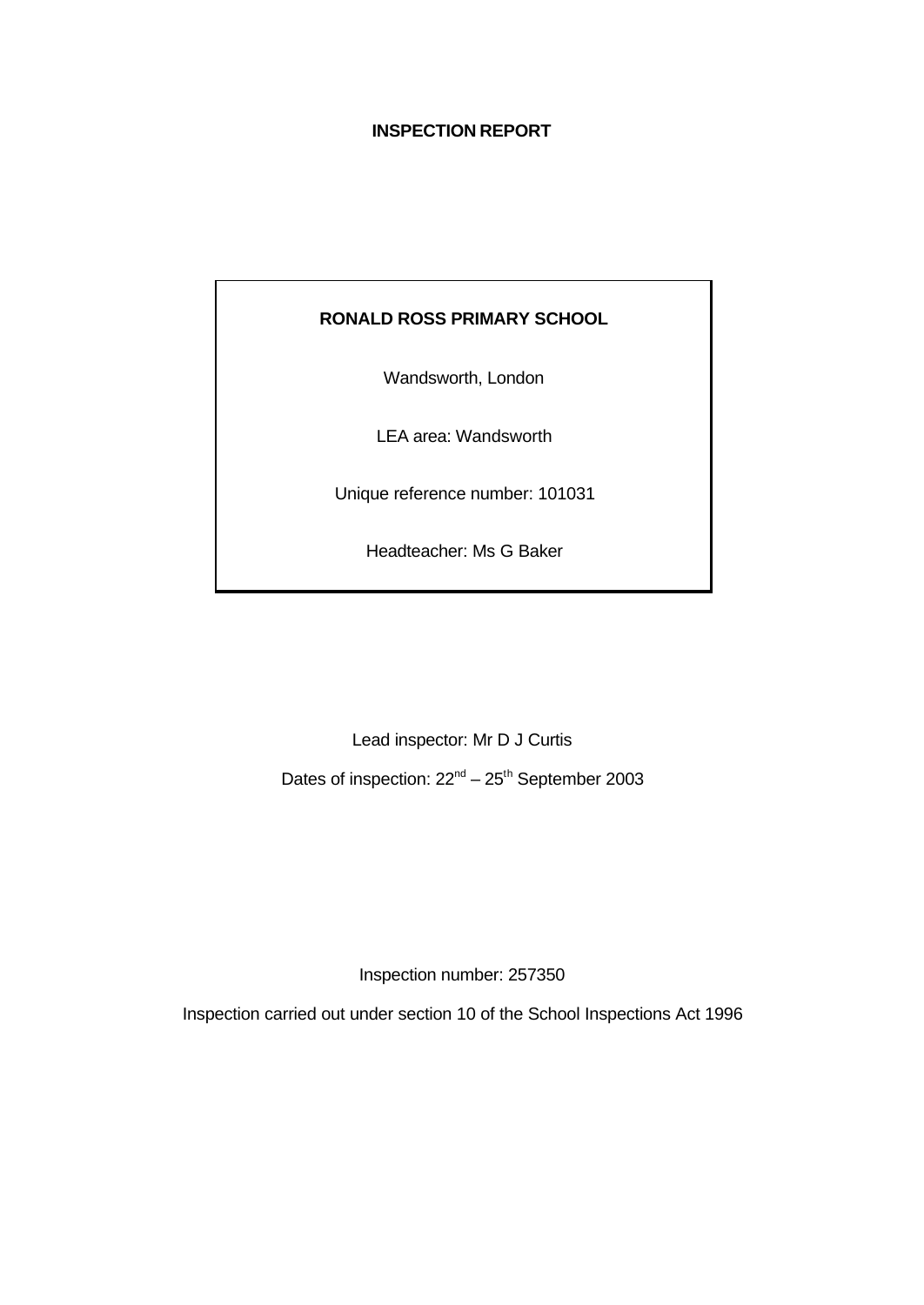#### © Crown copyright 2003

This report may be reproduced in whole or in part for non-commercial educational purposes, provided that all extracts quoted are reproduced verbatim without adaptation and on condition that the source and date thereof are stated.

Further copies of this report are obtainable from the school. Under the School Inspections Act 1996, the school must provide a copy of this report and/or its summary free of charge to certain categories of people. A charge not exceeding the full cost of reproduction may be made for any other copies supplied.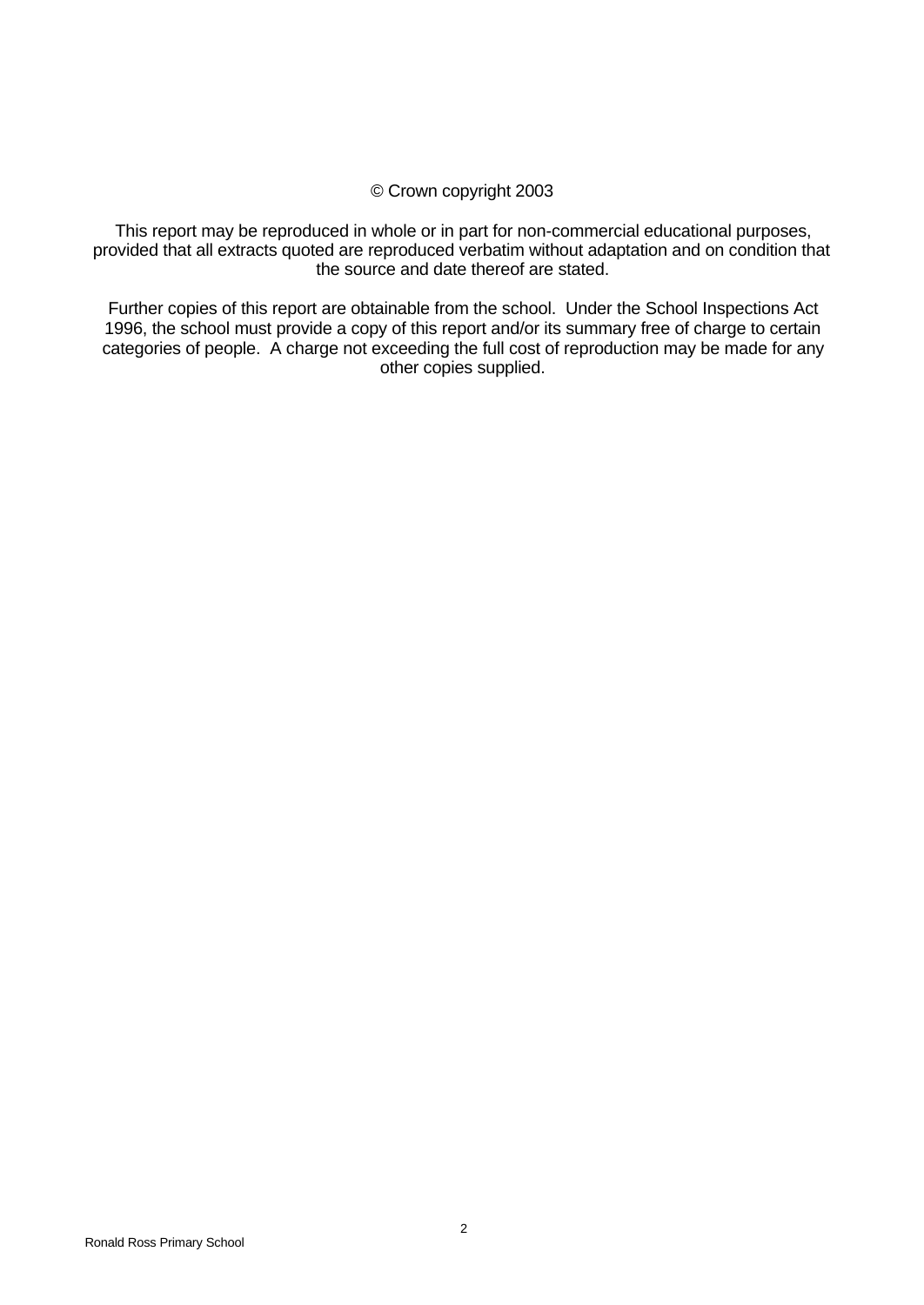## **INFORMATION ABOUT THE SCHOOL**

| Type of school:              | Primary                                   |
|------------------------------|-------------------------------------------|
| School category:             | Community                                 |
| Age range of pupils:         | $3 - 11$                                  |
| Gender of pupils:            | Mixed                                     |
| Number on roll:              | 213                                       |
| School address:              | Castlecombe Drive<br><b>Beaumont Road</b> |
| Postcode:                    | London<br><b>SW19 6RW</b>                 |
| Telephone number:            | 020 8788 5233                             |
| Fax number:                  | 020 8785 9818                             |
| Appropriate authority:       | The Governing Body                        |
| Name of chair of governors:  | Mr M Young                                |
| Date of previous inspection: | 1 <sup>st</sup> March 1999                |

## **CHARACTERISTICS OF THE SCHOOL**

The school is situated in the London Borough of Wandsworth and is one of 12 schools identified with the highest social deprivation factor. There are 186 pupils on roll, and the equivalent of 26 fulltime children attend the nursery in the morning or afternoon. Over 50 per cent of pupils come from a wide range of minority ethnic families and, currently, 15 different home languages are represented in the school. 106 pupils, of whom 41 are at the early stage of learning English, are supported through additional funding. The proportion of pupils (59 per cent) identified with special educational needs is very high and, of these, 13 have a statement of special educational need. A small but increasing number of pupils come from refugee and asylum-seeking families. Forty per cent of pupils are entitled to free school meals. The school is involved in the following initiatives:

- Excellence in Cities
- The Children's Fund
- Small Schools Fund
- Partnerships with local *Beacon* schools and the local city technology college.

The number of pupils who leave or join the school at times other than of normal admission/transfer is very high. Of the Year 6 pupils who left the school in July 2003 only 12 per cent started in the reception class. Many pupils who join the school later do not speak English or have complex special educational needs. In recent years the school has seen a significant change in teaching staff. Currently, none of the class teachers have been in the school for more than a year, with two starting in September 2003. Many of the teachers are from overseas.

The school received the *Healthy Schools Award* in 2002. It currently provides a *Family* Learning *Programme* in literacy and numeracy.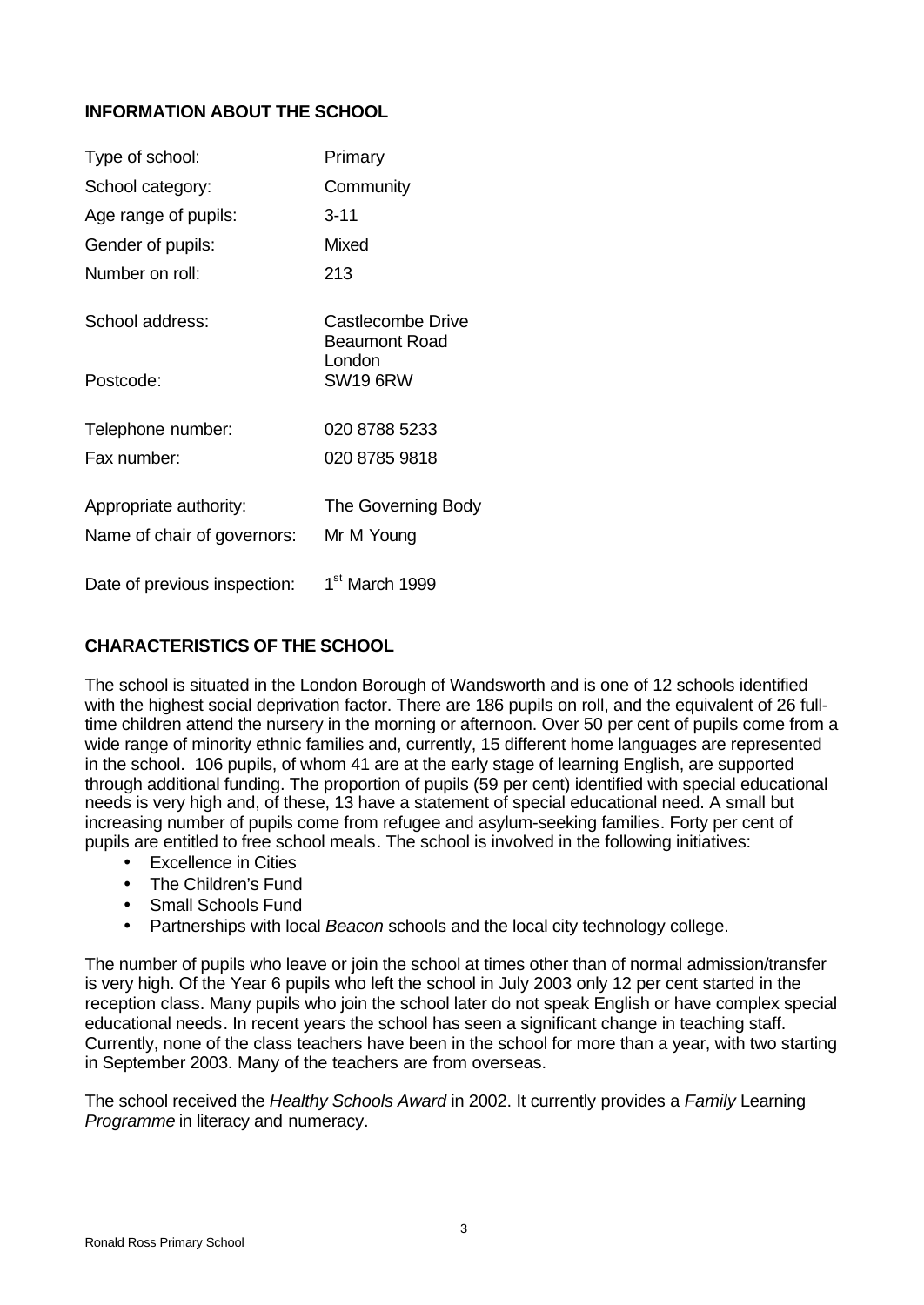### **INFORMATION ABOUT THE INSPECTION TEAM**

| Members of the inspection team |                 |                | <b>Subject responsibilities</b>                                                                                    |  |
|--------------------------------|-----------------|----------------|--------------------------------------------------------------------------------------------------------------------|--|
| 20893                          | Mr D J Curtis   | Lead inspector | English, information and<br>communication technology,<br>religious education, English as an<br>additional language |  |
| 9052                           | Mrs H Barter    | Lay inspector  |                                                                                                                    |  |
| 20671                          | Mr J Palethorpe | Team inspector | Mathematics, art and design,<br>music, physical education,                                                         |  |
| 16038                          | Mrs J Bavin     | Team inspector | Science, geography, history,<br>special educational needs, the<br><b>Foundation Stage</b>                          |  |

The inspection contractor was:

Altecq Education Ltd 102 Bath Road Cheltenham Glos GL52 7JX

Any concerns or complaints about the inspection or the report should be made initially to the inspection contractor. The procedures are set out in the leaflet *'Complaining about Ofsted Inspections'*, which is available from Ofsted Publications Centre (telephone 07002 637833) or Ofsted's website (www.ofsted.gov.uk).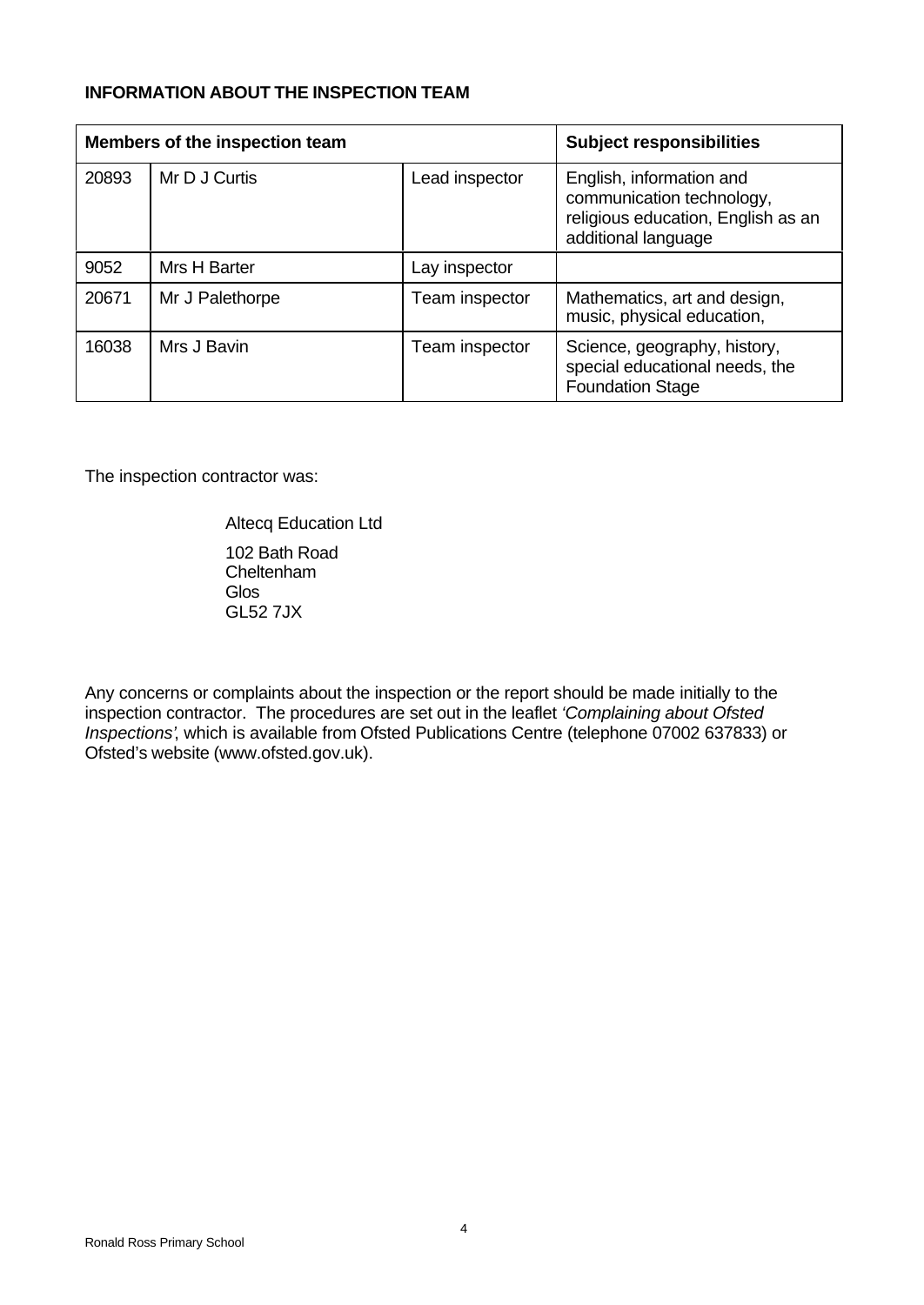## **REPORT CONTENTS**

|                                                                                                                                    | Page |
|------------------------------------------------------------------------------------------------------------------------------------|------|
| <b>PART A: SUMMARY OF THE REPORT</b>                                                                                               | 6    |
| <b>PART B: COMMENTARY ON THE MAIN INSPECTION FINDINGS</b>                                                                          |      |
| <b>STANDARDS ACHIEVED BY PUPILS</b>                                                                                                | 8    |
| Standards achieved in areas of learning, subjects and courses                                                                      |      |
| Pupils' attitudes, values and other personal qualities                                                                             |      |
| QUALITY OF EDUCATION PROVIDED BY THE SCHOOL                                                                                        | 11   |
| Teaching and learning<br>The curriculum<br>Care, guidance and support<br>Partnership with parents, other schools and the community |      |
| <b>LEADERSHIP AND MANAGEMENT</b>                                                                                                   | 14   |
| <b>PART C: THE QUALITY OF EDUCATION IN AREAS OF LEARNING</b><br><b>AND SUBJECTS</b>                                                | 15   |
| AREAS OF LEARNING IN THE FOUNDATION STAGE                                                                                          |      |
| <b>SUBJECTS IN KEY STAGES 1 AND 2</b>                                                                                              |      |
| <b>PART D: SUMMARY OF THE MAIN INSPECTION JUDGEMENTS</b>                                                                           | 25   |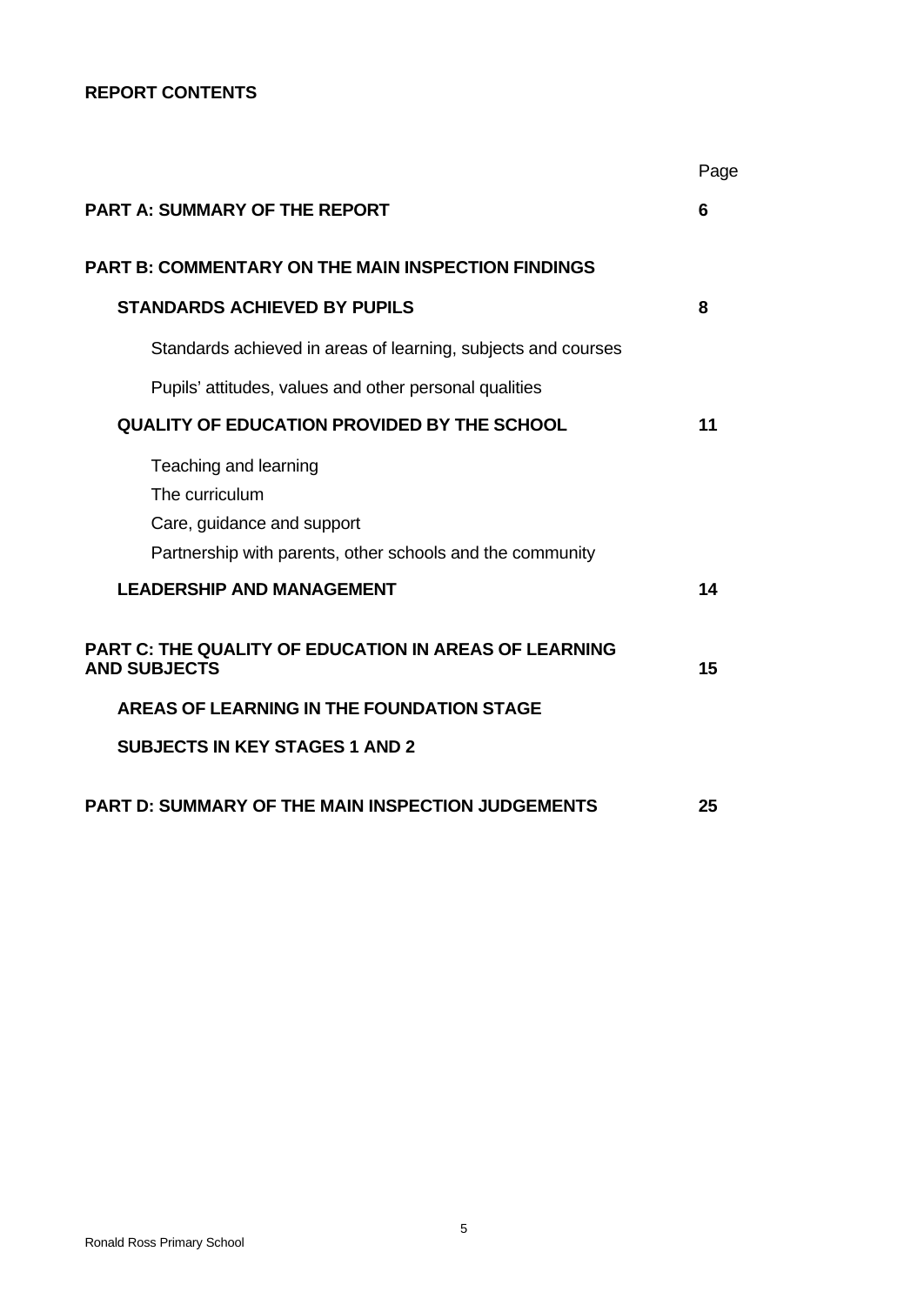# **PART A: SUMMARY OF THE REPORT**

## **OVERALL EVALUATION**

The school provides its pupils with a **satisfactory** standard of education and gives **satisfactory** value for money. The number of pupils who leave or join the school at times other than of normal admission/transfer is very high. This fact and the high turnover of class teachers represent significant barriers to achievement.

The school's main strengths and weaknesses are:

- Standards in English, mathematics, science, information and communication technology (ICT), and religious education are well below average.
- The achievement of the well above average proportion of pupils identified with special educational needs is good.
- The achievement of the large number of pupils whose mother tongue is not English is good.
- There is underachievement amongst white British pupils because they find it harder to concentrate in lessons.
- Standards in and the teaching of music are excellent.
- The leadership of the headteacher is very good.
- The school has a good ethos and a very strong commitment to inclusion.

The improvement since the previous inspection has been **satisfactory.** The yearly changes in the number of class teachers have been a barrier to greater improvement, particularly because of the need to train overseas teachers to teach the Literacy and Numeracy Hours, the National Curriculum and religious education.

## **STANDARDS ACHIEVED**

Children start school with standards which are well below expectations for three- and four-year-olds, especially in the early development of language skills. A number of children from minority ethnic families speak no English. In the **nursery and reception** classes, children's **achievement is good,** although, bearing in mind their low starting point, few are likely to achieve the goals they would be expected to reach by the age of five.

The **standards achieved by pupils in Key Stage 1 are satisfactory**. Standards in reading, mathematics and science are below average, with those in writing well below average. In ICT and religious education, standards are below expectations. Pupils with special educational needs achieve well, as do pupils whose mother tongue is not English. **The standards achieved by pupils in Key Stage 2 are satisfactory.** Standards in English, mathematics, science, ICT and religious education are well below average. However, achievement is good, especially for pupils with special educational needs and those whose mother tongue is not English. A significant number of pupils leave or join the school during Key Stage 2.

| <b>Results in National</b><br>Curriculum tests at the end |      | similar schools |      |      |
|-----------------------------------------------------------|------|-----------------|------|------|
| of Year 6, compared with:                                 | 2000 | 2001            | 2002 | 2002 |
| English                                                   | F*   | F*              |      |      |
| <b>Mathematics</b>                                        | F*   | F*              |      |      |
| Science                                                   | ⊏*   | F*              | F*   |      |

*Key: A - well above average; B – above average; C – average; D – below average; E – well below average Similar schools are those whose pupils attained similarly at the end of Year 2.*

The grade E\* means that results were in the bottom 5 per cent of all schools. Although no national comparative data is available for the national tests in 2003, the school's results indicate very marginal improvement over those achieved in 2002.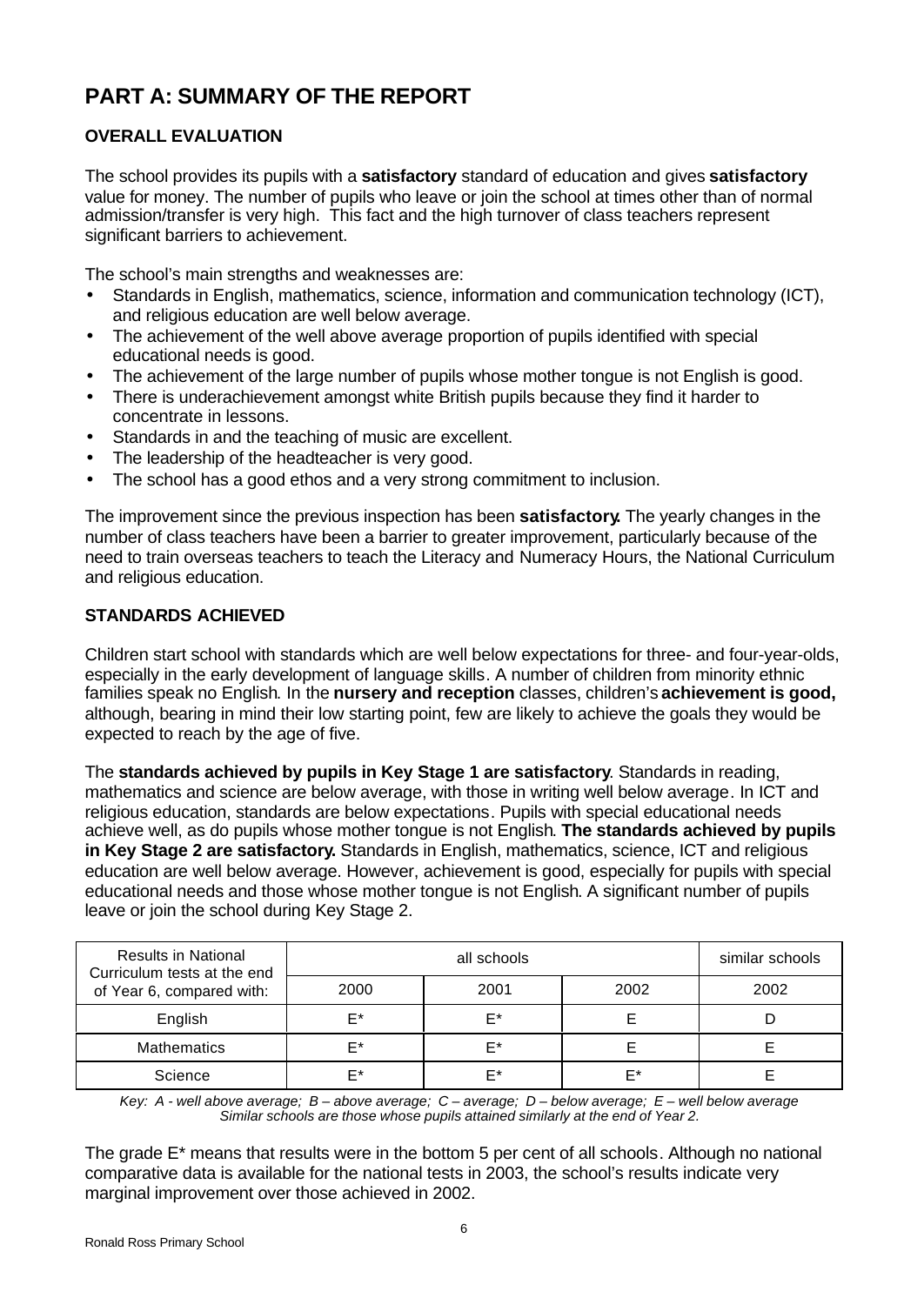Pupils' **personal development is good**. Their **spiritual, moral, social and cultural development is good.** Most pupils have **good attitudes** to school. **Attendance is poor,** although the majority of pupils are punctual.

## **QUALITY OF EDUCATION**

**The quality of education is satisfactory. Teaching is satisfactory,** with strengths in the teaching of music and of children in the nursery and reception classes. There are weaknesses in the quality of teachers' marking and the day-to-day assessment of pupils' learning.

The quality of the **curriculum is satisfactory**, with strengths in the provision of extra-curricular activities and the use of visits and visitors to enrich pupils' learning.

Pupils receive **verygood care and support.** The mentors for learning and social skills provide high quality support for those pupils who experience emotional, behavioural and relationship difficulties. Pupils with special educational needs receive strong support. The school has **satisfactory links with its parents**, but **very good links with the community** it serves. The school makes very good use of local *Beacon* schools and the city technology college to support pupils' learning.

#### **LEADERSHIP AND MANAGEMENT**

The **leadership of the headteacher is very good** and the **management of the school is good. Governance is good.** The headteacher has led the school most effectively through a significant period of staffing instability in recent years and has now established a strong management team which has the capacity to meet the school's determination to raise standards.

## **PARENTS' AND PUPILS' VIEWS OF THE SCHOOL**

Only four parents met with the registered inspector and 16 questionnaires were returned. As a result it is **not possible to make a valid judgement on parents' views** of the school.

**Pupils clearly enjoy school and are happy.** They value the work of the school council in bringing about improvements to the playground and the toilets.

#### **IMPROVEMENTS NEEDED**

The most important things the school should do to improve are:

- raise standards in English, mathematics, science, ICT and religious education;
- raise the achievement of white British pupils;
- improve attendance.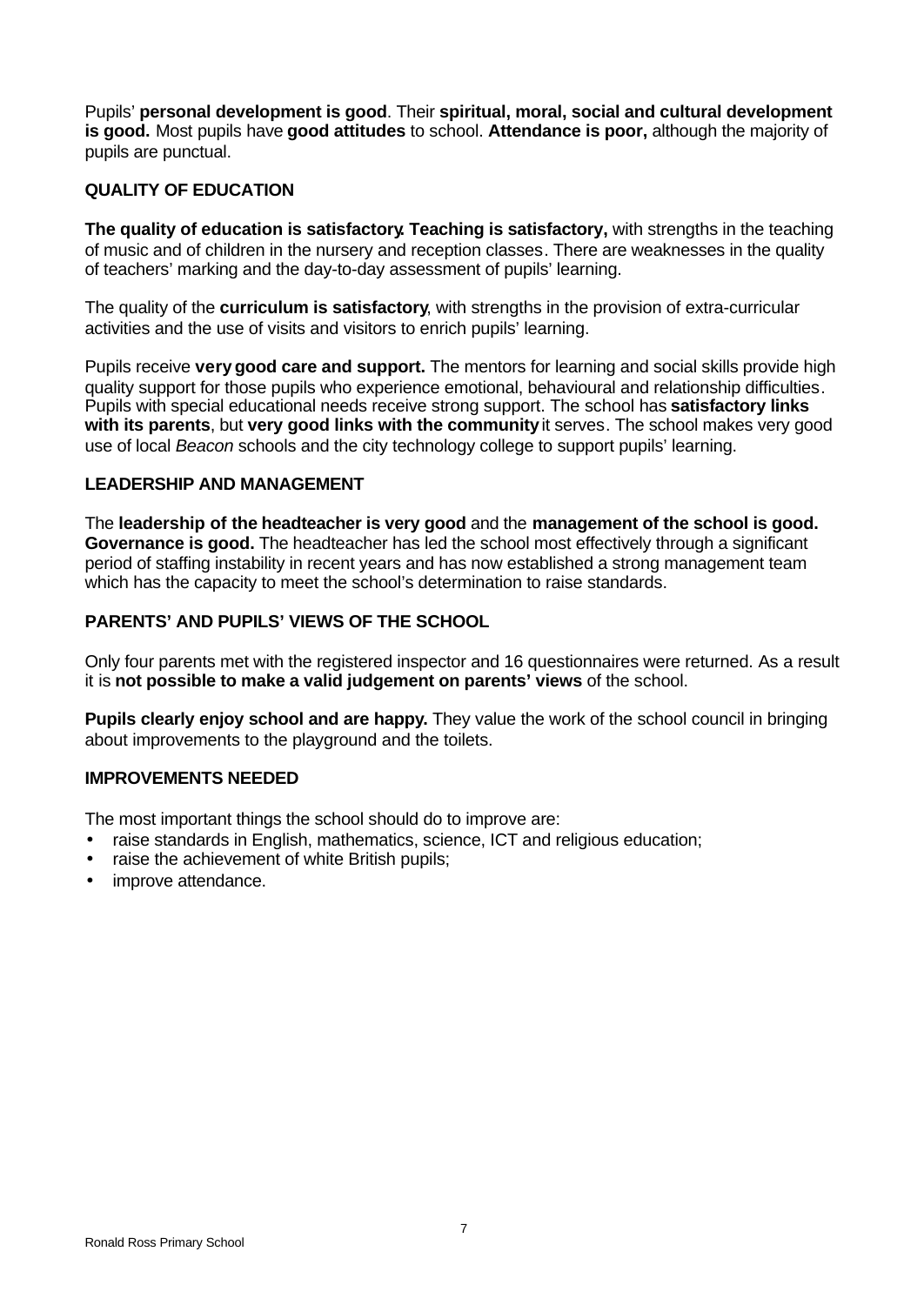# **PART B: COMMENTARY ON THE INSPECTION FINDINGS**

## **STANDARDS ACHIEVED BY PUPILS**

#### **Standards achieved in areas of learning, subjects and courses**

**Standards are well below average**. **Achievement is satisfactory**, with the well above average proportion of pupils with special educational needs showing **good achievement.** The **achievement** of pupils whose mother tongue is not English is **good**.

#### **Main strengths and weaknesses**

- Standards in English, mathematics, science, information and communication technology (ICT) and religious education are well below average.
- Standards in music are well above average.
- Pupils with special educational needs make good progress in their learning, and their achievement is good.
- Pupils whose mother tongue is not English make good progress and their achievement is good.
- A significant proportion of white British pupils are underachieving.
- Children in the nursery and reception classes show good achievement.

## **Commentary**

#### *Standards in national tests at the end of Year 2 – average point scores<sup>1</sup> in 2002*

| Standards in: | School results | National results |
|---------------|----------------|------------------|
| reading       | 13.2(13.8)     | 15.8 (15.7)      |
| writing       | 12.2(10.8)     | 14.4 (14.3)      |
| mathematics   | 14.4 (14.8)    | 16.5 (16.2)      |

*There were 26 pupils in the year group. Figures in brackets are for the previous year*

1. There are currently no average point scores for the results of the national tests in 2003. Indications from the proportions of pupils reaching the expected Level 2 and above in the most recent tests are that standards have improved in mathematics, with those in reading and writing similar to those of 2002. Standards achieved vary from year to year because there are significant variations in the proportion of pupils identified with special educational needs, together with variations in the proportion of pupils whose mother tongue is not English.

#### *Standards in national tests at the end of Year 6 – average point scores in 2002*

| Standards in: | School results | National results |
|---------------|----------------|------------------|
| English       | 24.8 (22.7)    | 27.0(27.0)       |
| Mathematics   | 23.5(22.3)     | 26.7 (26.6)      |
| Science       | 25.0 (24.7)    | 28.3 (28.3)      |

*There were 24 pupils in the year group. Figures in brackets are for the previous year*

 1 The average points score provides schools with a single statistic to compare the overall grades attained by their pupils with the grades attained by pupils in other schools. At Key Stages 1 and 2 the level attained by each pupil, for example in mathematics, is given a score – a Level 1 = 9 points, a Level 2 = 15 points and so on. Therefore the average points score in mathematics is worked out by adding up all of the points attained by pupils and then dividing by the number of pupils who took the test. Therefore a school whose average points score for mathematics in the tests at the end of Key Stage 1 is greater than 15 is one whose pupils are performing above expectations for their age. The average points score for Level 4, the nationally expected level for pupils at the end of Key Stage 2, is 27.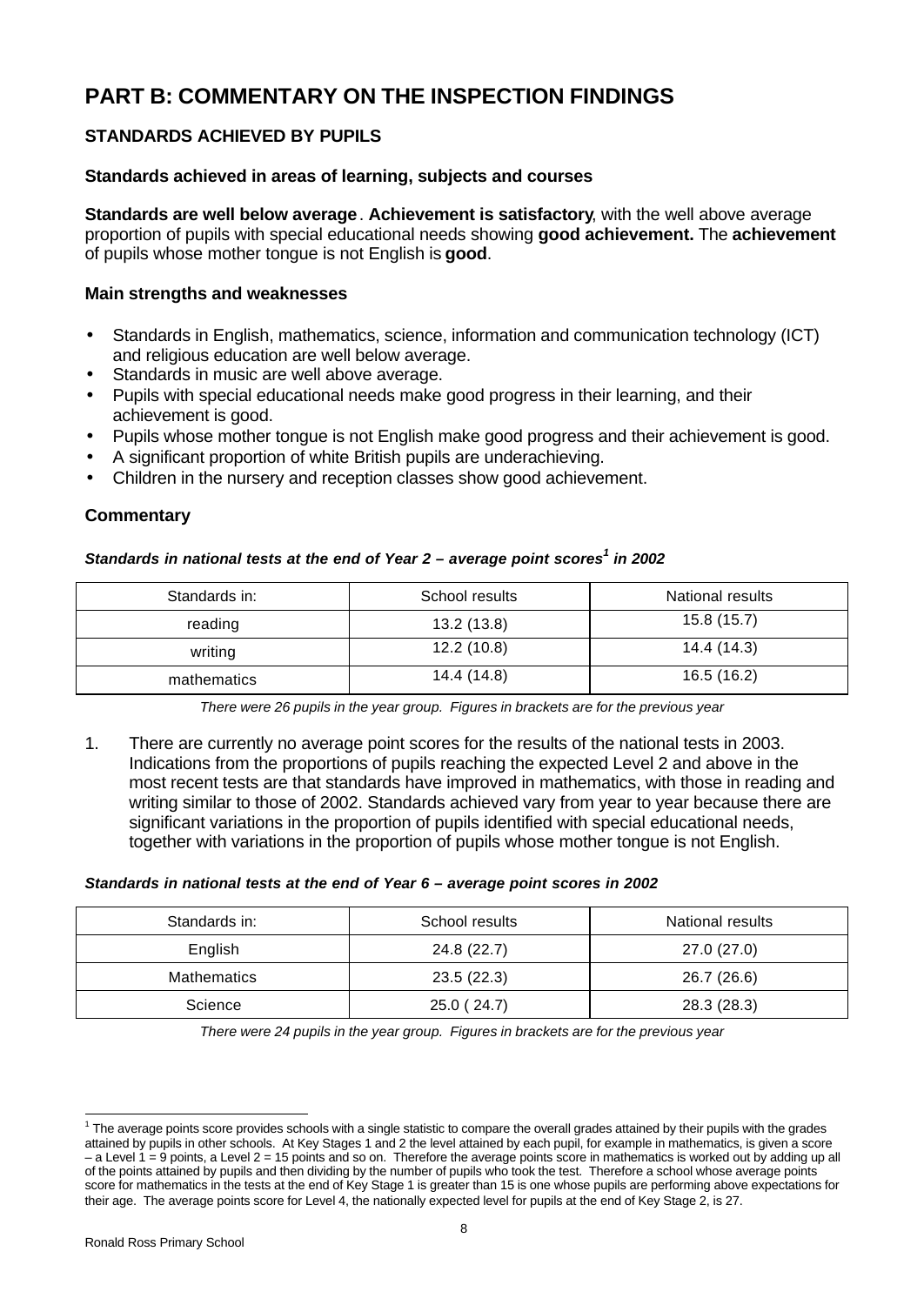- 2. No average point scores are available for the 2003 national tests. Indications from the proportion of pupils who achieved the expected Level 4 and above in the 2003 national tests show that the slow trend of improvement has been maintained. Results in Year 6 are affected every year by the very large numbers of pupils who leave or join the school between Year 3 and Year 6. In the Year 6 group which left the school in July 2003, 12 pupils joined from Year 4 onwards, including a significant number who could not speak English.
- 3. **The achievement** of children in the nursery and reception classes is **good** and they make good progress in their learning. However, the majority are unlikely to reach the goals they would be expected to reach.
- 4. **Achievement** in **Key Stage 1** and **Key Stage 2** is **satisfactory**. At the end of Year 2, standards in English, mathematics and science are below average, but show an improving upward trend. In ICT standards are below expectations, and in religious education they do not meet the expectations of the locally agreed syllabus. At the end of Year 6, standards are well below average in English, mathematics and science. In ICT, standards are well below national expectations because pupils do not study the subject in sufficient depth. Standards in religious education are well below the expectations of the locally agreed syllabus because pupils have insufficient skills, knowledge and understanding of the subject.
- 5. The achievement of pupils with special educational needs is good. Many of these pupils have very complex needs and it is because of high quality support from experienced and dedicated classroom assistants that they do so well. The achievement of pupils whose mother tongue is not English is good. Many of these pupils join the school other than at times of normal/transfer and admission. Good early identification of their learning needs together with effective support from the specialist teacher and classroom assistants contributes significantly to their good progress.
- 6. A significant number of white British pupils are underachieving, including boys and girls. These pupils find concentration in lessons difficult and their behaviour is often challenging. They find independent work very difficult to cope with. As a result they do not make sufficient progress in lessons and this is a key factor in their underachievement.

#### **Pupils' attitudes, values and other personal qualities**

Pupils have **good attitudes** to school. Attendance is **well below the national average**, although most pupils are punctual. Their **spiritual, moral, social and cultural development is good.**

- Pupils concentrate well in lesson introductions and in the final session.
- The enthusiasm and positive attitudes of pupils from minority ethnic families are good.
- The behaviour of *most* pupils in lessons and in the playground is good.
- The attitudes, behaviour and ability to work independently in lessons of a number of white British pupils are unsatisfactory.
- Attendance is well below the national average.
- Pupils' spiritual development is not as strong as their moral, social and cultural development.
- The school council allows pupils to take responsibility and to express their views on the school.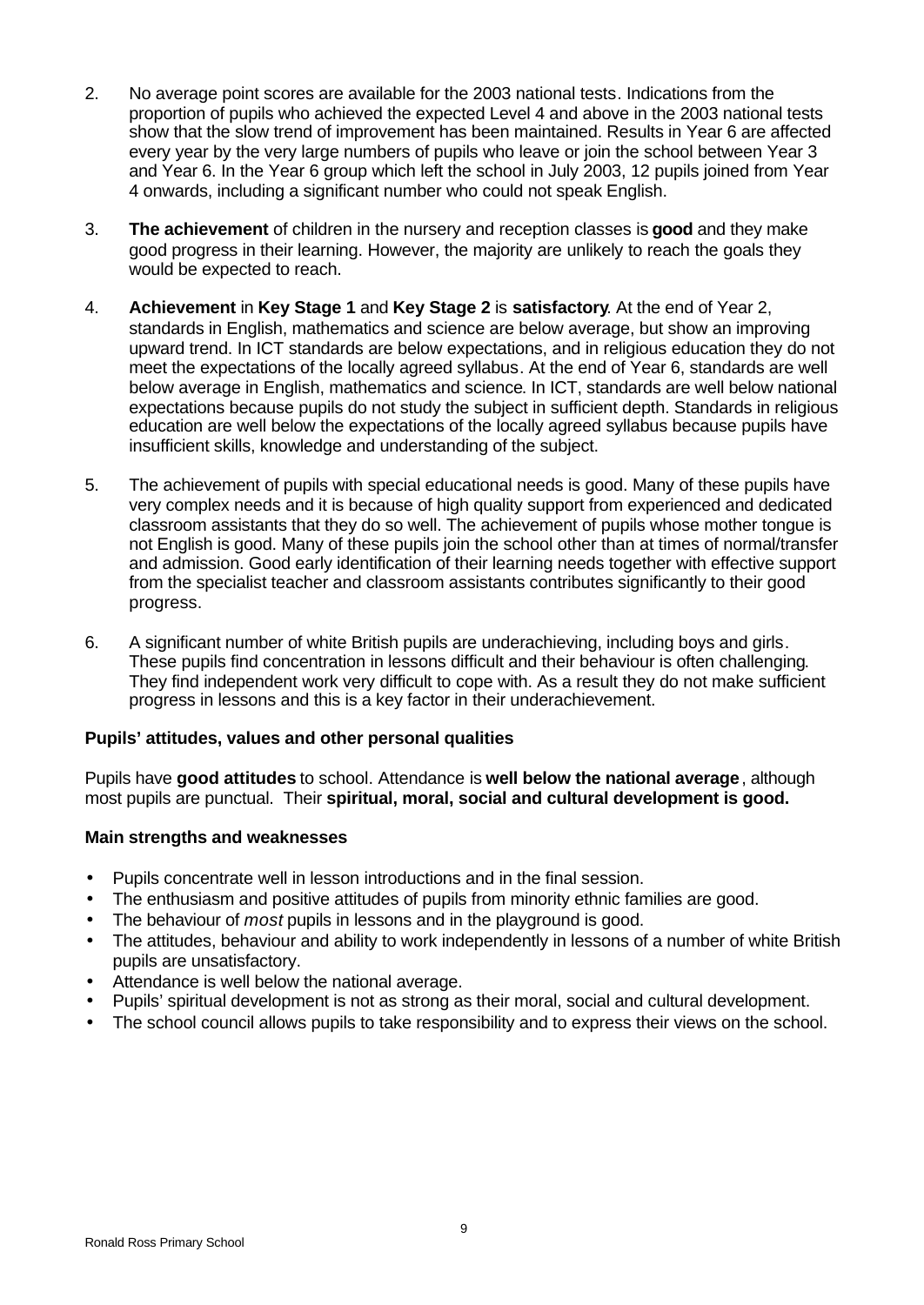## **Commentary**

#### *Attendance in the latest complete reporting year 2002*

| Authorised absence |     |  | Unauthorised absence |     |
|--------------------|-----|--|----------------------|-----|
| School data        | 71  |  | School data          | 1.4 |
| National data      | 5.9 |  | National data        | 0.5 |

| Authorised absence |     | Unauthorised absence |     |
|--------------------|-----|----------------------|-----|
| data               |     | School data          | 14  |
| data               | 5.9 | National data        | 0.5 |

*The table gives the percentage of half days (sessions) missed through absence for the latest complete reporting year.*

7. Attendance levels are well below the national average and have a significant impact on the progress made and standards achieved. Despite its best efforts, a number of parents do not support the school or their children in recognising the importance of regular attendance.

#### *Ethnic background of pupils Exclusions in the last school year*

| Categories used in the Annual School Census         | No of pupils<br>on roll | Number of<br>fixed period<br>exclusions | Number of<br>permanent<br>exclusions |
|-----------------------------------------------------|-------------------------|-----------------------------------------|--------------------------------------|
| White - British                                     | 93                      | 7                                       | 0                                    |
| White - Irish                                       | 3                       | $\Omega$                                | 0                                    |
| White - any other White background                  | 12 <sup>2</sup>         | $\Omega$                                | $\Omega$                             |
| Mixed - White and Black Caribbean                   | 15                      | $\Omega$                                | 0                                    |
| Mixed - White and Asian                             | 3                       | $\Omega$                                | $\Omega$                             |
| Mixed - any other mixed background                  | 10                      | $\Omega$                                | $\Omega$                             |
| Asian or Asian British - Pakistani                  | 15                      | 0                                       | 0                                    |
| Asian or Asian British - Bangladeshi                | 4                       | $\Omega$                                | $\Omega$                             |
| Asian or Asian British - any other Asian background | 8                       | $\Omega$                                | $\Omega$                             |
| Black or Black British - Caribbean                  | 12                      | $\Omega$                                | $\Omega$                             |
| Black or Black British - African                    | 18                      | $\Omega$                                | $\Omega$                             |
| Black or Black British - any other Black background | 7                       | 5                                       | $\Omega$                             |
| Chinese                                             | 1                       | 0                                       | 0                                    |
| Any other ethnic group                              | 11                      | $\Omega$                                | $\Omega$                             |
| No ethnic group recorded                            | 1                       | 0                                       | 0                                    |

*The table gives the number of exclusions, which may be different from the number of pupils excluded.*

- 8. The fixed-period exclusions were related to very challenging behaviour shown by pupils who were in Year 6 last year. Parent governors confirm that the feeling of parents as a whole is that there has been a significant and dramatic improvement in behaviour since then.
- 9. Most pupils enjoy school and have good attitudes to their work. They settle quickly at the start of lessons and are particularly keen to ask and answer questions. Pupils concentrate well and work hard. At the end of lessons they are willing to contribute to discussions and to share their work with the rest of the class. Pupils from minority ethnic families show very good levels of concentration and application to their work. Pupils with special educational needs also concentrate well and work very hard, especially when they receive high quality support from classroom assistants. Through the school council, pupils have good opportunities to give their views on the school.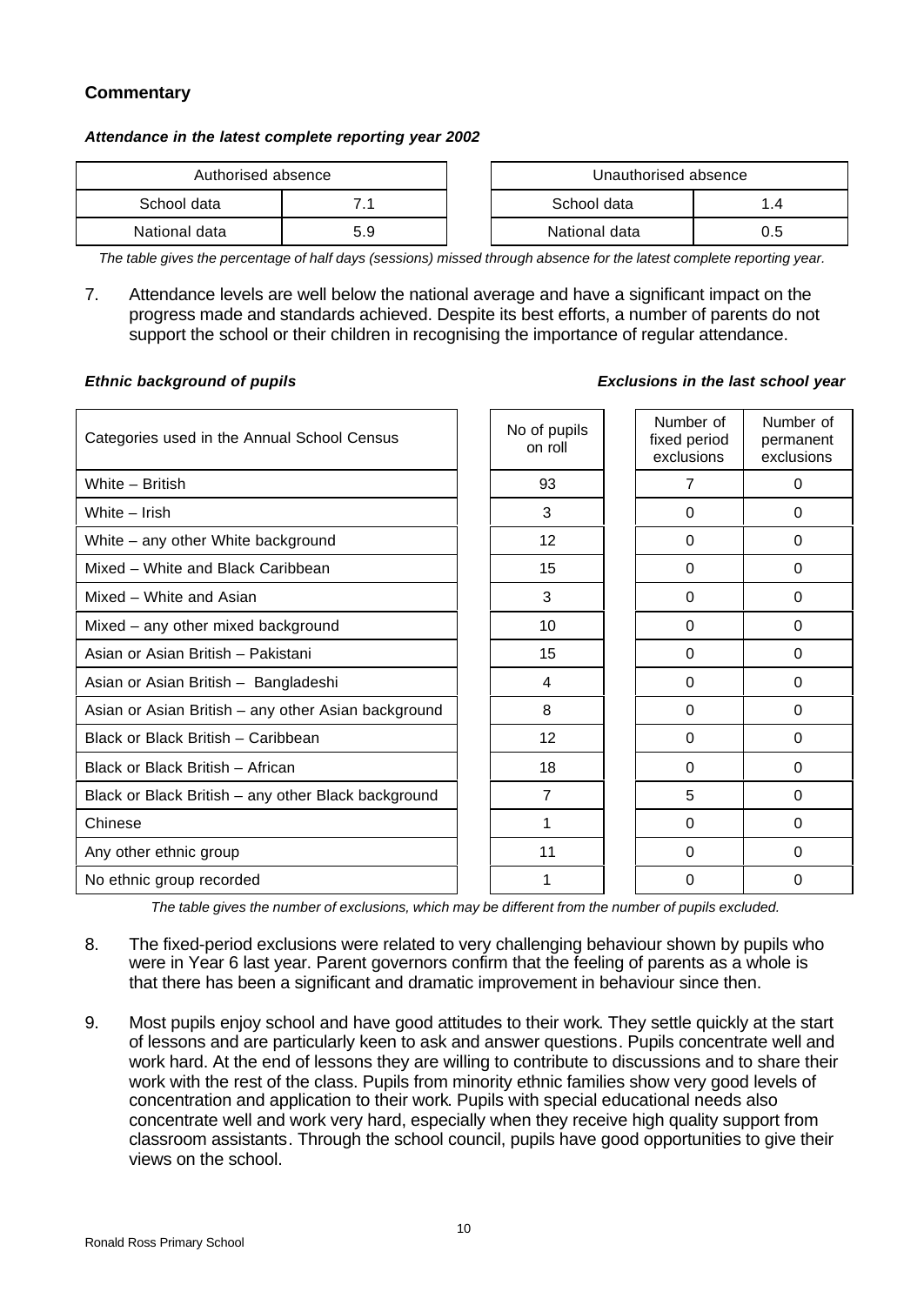- 10. A significant number of white British pupils, boys and girls, find it very difficult to concentrate, especially in independent and group work. As a result they make little progress in lessons and this contributes to their underachievement. Teachers do not always give these pupils sufficiently clear targets for the amount of work they should do in independent and group work and this contributes to their weaker levels of concentration.
- 11. Behaviour is good in lessons and in the playground. In lessons teachers have high expectations that pupils should behave well. In the playground pupils enjoy a good range of hard-surfaced and grassed play areas and activities which reduce boredom and the potential for misbehaviour. When conflicts arise, pupils benefit from the important contribution of the mentors for learning and social skills and their impressive work as mediators.
- 12. Pupils have a good understanding of right and wrong, and relationships in the school are good. Racial harmony is a very positive aspect of pupils' relationships. Pupils have good opportunities to develop greater awareness of their own and others' cultures through an interesting and exciting range of visits and visitors to the school. Pupils' spiritual development is not as well developed, as there are insufficient planned opportunities in lessons to raise their spiritual awareness. However, music makes a strong contribution to pupils' spiritual and cultural development.

## **QUALITY OF EDUCATION PROVIDED BY THE SCHOOL**

**The quality of education provided is satisfactory.** Teaching is satisfactory, with strengths in the teaching of children in the Foundation Stage. Assessment is satisfactory, with a weakness in the quality of teachers' marking. Whilst satisfactory overall, the curriculum is enriched by the good range of extra-curricular activities provided.

## **Teaching and learning**

Teaching and learning are **satisfactory** overall. Teaching is good for pupils with special educational needs and for those whose mother tongue is not English.

#### **Main strengths and weaknesses**

- Relationships with pupils are good and there are high expectations that they should behave well in lessons.
- The teaching of music is excellent.
- The quality of teachers' marking is unsatisfactory.
- Classroom assistants are not used consistently at the start and end of lessons to help teachers assess pupils' learning.
- The teaching of pupils with special educational needs is good.
- The teaching of pupils whose mother tongue is not English is good.
- The quality of teachers' planning is inconsistent, as is the sharing of learning objectives at the start of lessons.
- There are good procedures for assessing pupils' learning by gender, ethnicity and ability.

## **Commentary**

*Summary of teaching observed during the inspection in 37 lessons*

| Excellent | Very good | Good    | Satisfactory | Unsatisfactory | Poor     | Very poor |
|-----------|-----------|---------|--------------|----------------|----------|-----------|
| 5 (13%)   | (13%)     | 10(27%) | %<br>15 (41  | $(3\% )$       | $(3\% )$ | $0(0\%)$  |

*The table gives the number of lessons observed in each of the seven categories used to make judgements about lessons; figures in brackets show percentages where 30 or more lessons are seen.*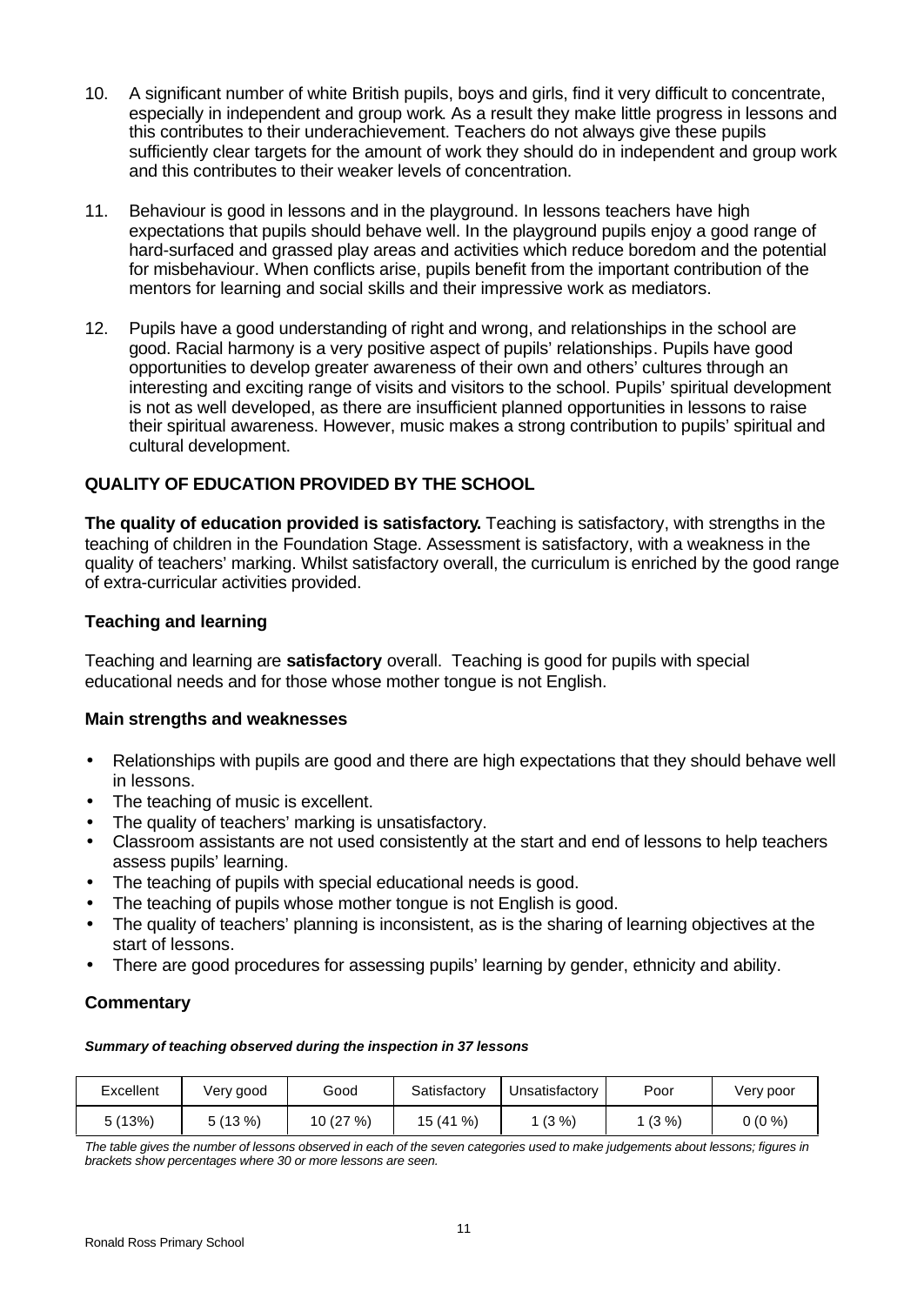- 13. The inspection took place at the start of a new school year, and it is therefore impressive that teachers have established good relationships with their pupils. Teachers provide good guidance for their pupils, especially in lessons where they receive high quality support from classroom assistants. Teachers set clear expectations for behaviour and classroom *rules* and this helps pupils settle quickly into the day-to-day routines of their new class. As a result, most have a positive attitude and want to learn.
- 14. The teaching of music is an outstanding strength of the school and contributes significantly to the very high standards achieved. The quality of pupils' musical performance is most impressive because they enjoy learning music and are motivated to succeed. There are strengths in the teaching of pupils with special educational needs because work is carefully matched to their individual needs and they receive high quality support from classroom assistants. The specialist EMAG (Ethnic Minorities Achievement Grant) teacher provides good support in lessons for pupils whose mother tongue is not English and this contributes to the good progress made.
- 15. Whilst, in most lessons, teachers use classroom assistants effectively to support pupils' working independently and in groups, they are not used to maximum effect at the start and end of lessons. Teachers miss opportunities to use classroom assistants to help them assess pupils' learning, for example by noting which pupils ask and answer questions. Teachers' dayto-day assessment of pupils' learning is further weakened by inconsistent application of the school's marking policy. Too much work is unmarked and marking does not tell pupils how well they are doing or what they need to do to improve.
- 16. The school has very effective systems for analysing the standards achieved by each year group and setting targets for future learning. The school identifies strengths and weaknesses by gender, ethnicity and ability and it has already identified underachievement by white British pupils. However, the very large number of pupils leaving and joining the school means that it constantly has to revise the targets set. The targets set are realistic, but challenging.
- 17. Teachers are inconsistent in sharing the learning objectives with pupils at the start of lessons. In the best example in Year 3 the lesson objective was written up on the whiteboard and referred to. A striking feature of teaching in Year 3 is that the teacher asked the pupils at the end of the lesson whether they felt they had achieved the learning objective. However, this quality and consistency are not seen elsewhere. Where pupils know the learning objective, they know what is expected of them and this motivates them to learn. Inconsistency is seen in teachers' planning, particularly in group work where it is not made sufficiently clear what pupils should achieve in this part of the lesson. As a result, pupils' attitudes in independent work are not as good, especially among white British pupils, and this leads to underachievement.

#### **The curriculum**

The curriculum is **satisfactory**

- The curriculum for music is exceptional and resources are very good.
- Initiatives that enrich the curriculum are very good.
- Extra provision for some pupils with special educational needs is very good.
- Provision for pupils developing English as an additional language is good.
- The location of the ICT Suite is unhelpful to teachers and pupils.
- The inclusion of all pupils in the breadth of the curriculum is a strength of the school.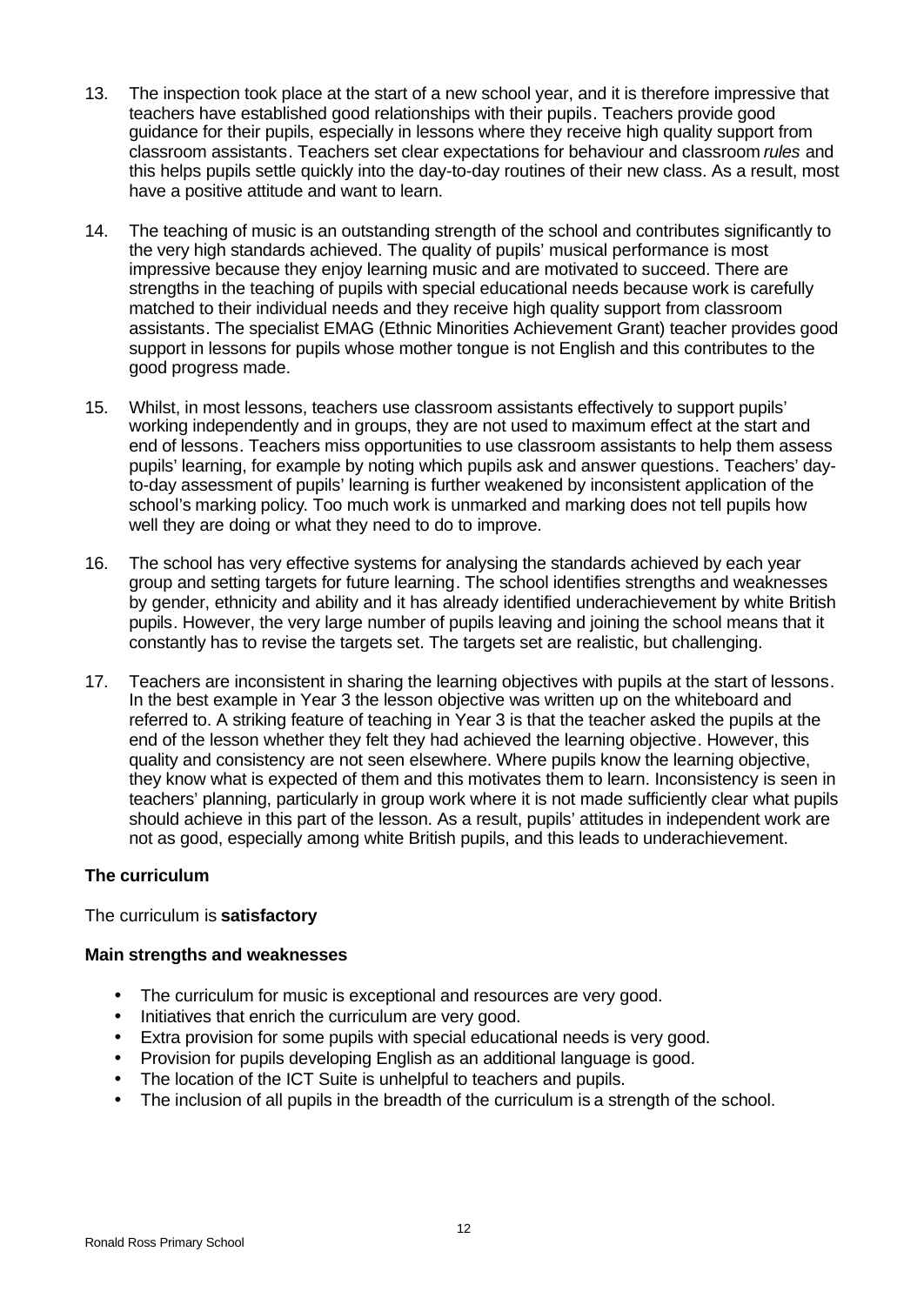## **Commentary**

- 18. The school successfully plans for the entire National Curriculum. There are many initiatives in place to ensure that all pupils have access to a good range of learning experiences. These include linked football and literacy programmes, as well as a variety of sports initiatives involving the local community. Additionally, there is a comprehensive programme of visits out and visitors in to school that includes theatre trips and working with artists in school. The entire school benefits from the exceptional provision for music from a gifted specialist teacher.
- 19. The school's flexible response to pupils with a wide range of emotional, behavioural and learning needs is impressive. This accounts for examples of remarkable success with pupils with challenging behaviour, and the focused orderly community that the school is now. The headteacher leads a school committed to embracing diversity and meeting individual needs. An impressive feature of the various initiatives is the extent to which they are evaluated and selected purposefully. The result is a highly inclusive school skilfully balancing equal opportunities while hand picking special provision to meet individual needs very effectively. It is this fine balance that enables provision for different groups of pupils to be so good. The school has just introduced new plans for half-hourly slots dedicated to pupils' personal, social and health education. These plans look good, but it is too soon for their full effect to be felt.
- 20. The school provides good support for pupils joining the school whose mother tongue is not English. There are good initial assessment procedures which identify which stage of learning pupils are on. From this assessment, levels of support are provided based on pupils' needs. Pupils on Stage 1 receive good additional teaching support from the EMAG teacher.
- 21. Most classrooms are sufficiently light and airy to make a pleasant learning environment. However, the location of the ICT Suite is unhelpful to teachers and pupils alike. It is too close to two halls and not separated from a main thoroughfare. Inevitably lessons are distracted by the flow of *traffic* around the area and this is a barrier to teaching and learning. The school is built into a hill with many steps and not all have accompanying ramps. Access for wheelchair users is, therefore, difficult. The school complies with recent legislation and has a disability action plan in place.

#### **Care, guidance and support**

Provision for pupils' **care, welfare, health and safety** is **good.** They are provided with **very good support, advice and guidance**.

- The school's strong commitment to providing good standards of care, welfare, health and safety for all its pupils.
- There are very good and trusting relationships between pupils and adults in the school.
- The quality of care and support from the mentors for learning and social skills is very effective.
- Pupils have very good access to well informed support and guidance.
- There are good induction arrangements for pupils who are new to the school.
- There are a number of health and safety concerns relating to the teaching of physical education.
- 22. This is a caring school where all pupils are looked after well. There is very good awareness of child protection procedures and those relating to pupils in public care. Staff make the best possible use of outside agencies and services to provide pupils with very good pastoral support. This is carefully planned and monitored so that guidance and support are matched carefully to the pupils' needs. While statutory requirements for health and safety are met, there is insufficient attention to pupils' care during the teaching of physical education.
- 23. The learning mentor and social skills mentor support pupils and their families very well and play an important role in the school's commitment to the inclusion of all pupils. Children who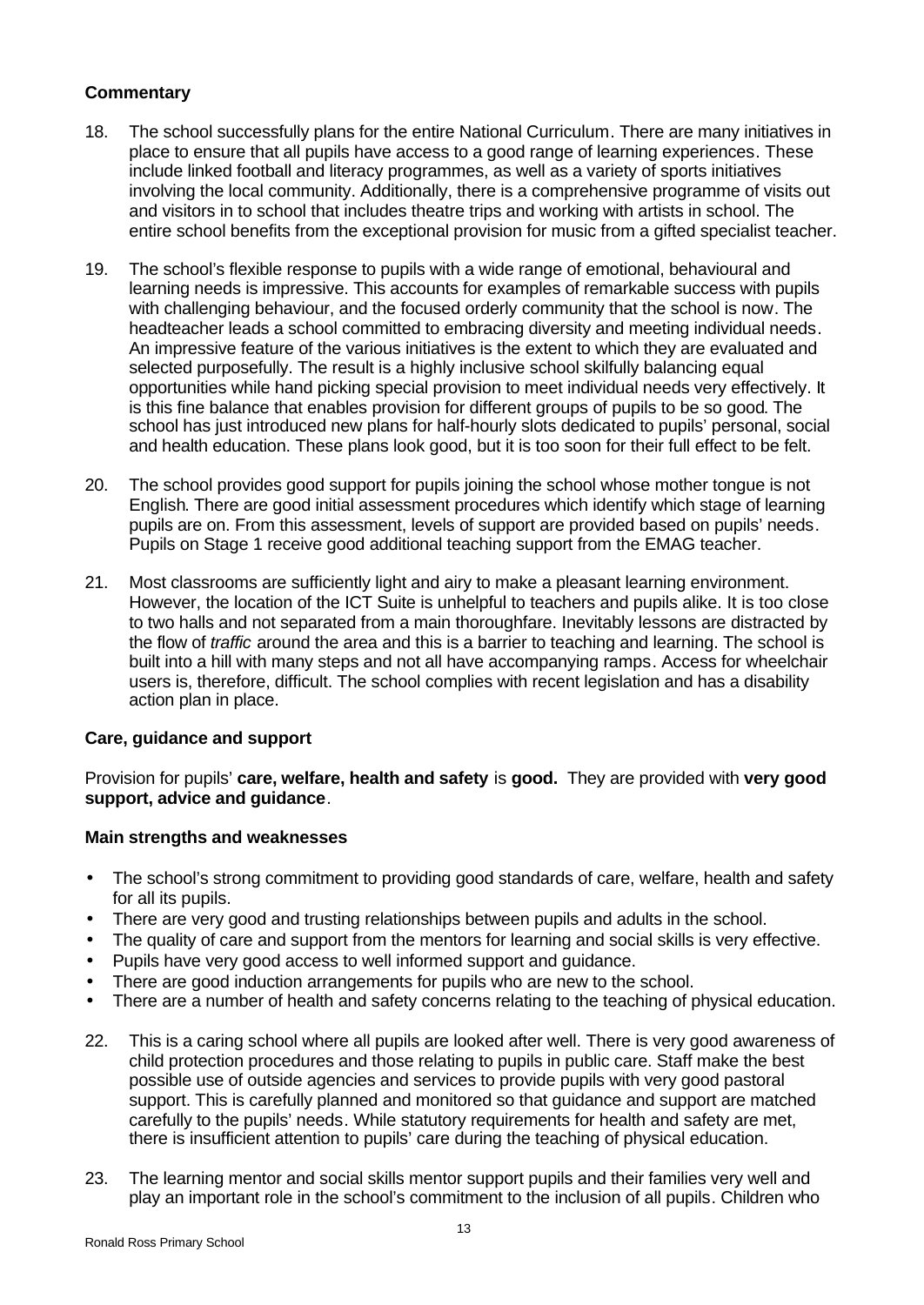are new to the school are helped to settle quickly because they are introduced carefully to routines. The breakfast club provides pupils with nutritious food and has had a good impact on punctuality for some pupils. Pupils have good relationships with adults in the school and say that they always know who to go to if they have any worries. Their views are valued and their suggestions for improvements to school life, such as renovating the toilets and providing more playground facilities, are taken seriously and acted upon.

## **Partnership with parents, other schools and the community**

The school's **links with parents** are **satisfactory. Links with the community** and with **other schools and colleges** are **very good.**

#### **Main strengths and weaknesses**

- The school works hard to encourage parents to be involved in their children's learning and deals well with their concerns.
- In spite of the school's efforts, a significant number of parents do not support their children's learning at home or school.
- There are supportive and well informed parent governors.
- Reporting of foundation subjects<sup>2</sup> in pupils' end-of-year reports is not as good as it could be.
- There are very good links with the community and with other schools and colleges.
- 24. In spite of its very best efforts to encourage parental involvement, the school struggles to engage many parents in its work and their children's learning. This is reflected in the small number of questionnaire returns and the very low turnout to the pre-inspection parents' meeting. Parent governors, who support the school's work very well, report that parents are happy with the school. The school is not complacent and continues to seek ways to improve parents' involvement through both formal meetings and informal opportunities, such as *coffee chatters*, some of which are reasonably well supported. There is very good liaison with and support for individual parents and families, and a clear focus on engaging and including them as much as possible in school life. School documentation is well presented and encourages parents to help their children at home. End-of-year reports provide a good basis for discussion, although there is not enough information about pupils' progress in the foundation subjects. The EMAG teacher has a strong commitment to involving parents of pupils whose mother tongue is not English.
- 25. The school makes very good use of its links with other schools, colleges, outside agencies and the community to enrich the curriculum, to support pupils' needs and to provide a wide range of learning experiences outside the school environment. These contribute well to pupils' learning and to their personal development. Partnerships with other schools provide staff with supportive forums for sharing expertise and skills and for working together to improve pupils' achievement. Where possible, the school encourages the local community to use its facilities, such as the enclosed play area, and is very welcoming towards anyone who volunteers help.

## **LEADERSHIP AND MANAGEMENT**

The leadership and management are **good**. The governance of the school is **good**.

- The headteacher provides caring and supportive leadership.
- The deputy headteacher provides highly effective support.
- There is a strong sense of drive and direction.
- All share a common purpose and work together as a team.

l  $^2$  Art and design, design and technology, geography, history and physical education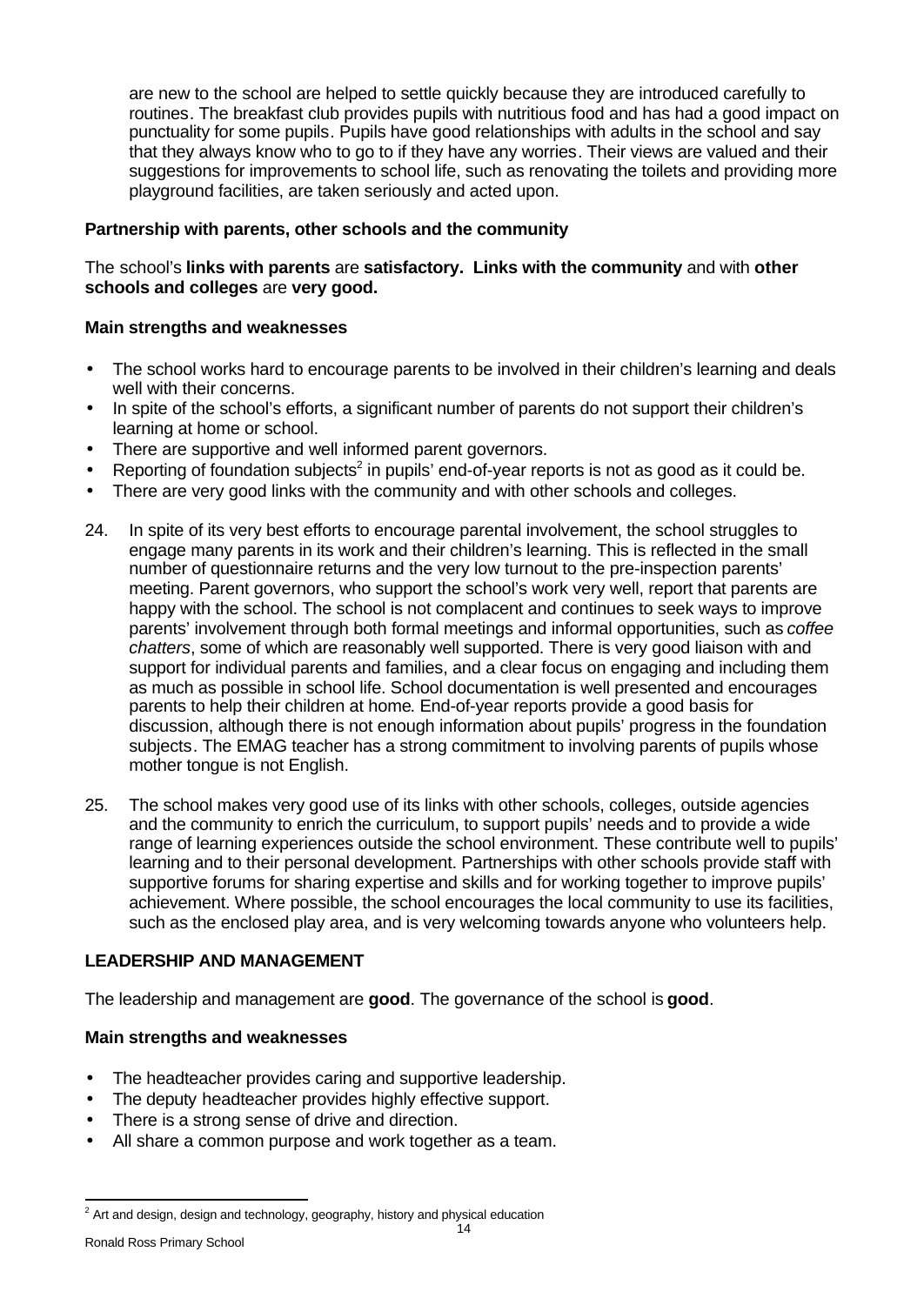- The governors have a detailed understanding of the school's strengths and areas for improvement.
- The role of the co-ordinator for some subjects is under-developed.

## **Commentary**

- 26. The headteacher has created a supportive ethos which is clearly focused on raising standards. She is very effectively supported in this by the deputy headteacher. Past staffing difficulties have been overcome, and the headteacher has now built a strong team who are clear about their aim to raise achievement. Good attention is paid to developing teachers' skills. The school uses all the outside help available, including local *Beacon* schools, to learn from best practice elsewhere. The school's priorities were to improve behaviour and attitudes. This has been successfully achieved, and is now enabling attention to be paid to raising standards. A thorough analysis of results gives the school a clear insight into pupils' progress in the core subjects<sup>3</sup>. It identifies achievement by gender, ethnicity and ability and enables the school to target specific pupils for extra help.
- 27. The governing body is well informed about the strengths and weaknesses of the school. It deals with them openly and frankly, and contributes fully to the school development plan. The chairman and parent governors are particularly knowledgeable and supportive. The governing body is well organised with a committee structure, and aims to improve its own performance through training. It is prepared to take difficult decisions where necessary.
- 28. A barrier to raising achievement has been the high incidence of pupil mobility. Records show that only 12 per cent of pupils went from reception to Year 6, which has had a negative effect on pupils' progress and standards. In the past, staff mobility has led to a lack of continuity in pupils' education, and difficulty in developing some subjects. The school has managed this situation well recently, with a more stable staffing situation. A stronger management structure is emerging, and co-ordinators will be in place for all subjects. The way that this has been addressed and the school's awareness of its strengths and weaknesses indicate that the school is well placed to improve further.

## *Financial information for the year April 2002 to March 2003*

| Income and expenditure $(E)$ |         | Balances (£)               |          |  |
|------------------------------|---------|----------------------------|----------|--|
| Total income                 | 755.532 | Balance from previous year | 88.847   |  |
| Total expenditure            | 845.765 | Balance carried forward    | $-1.386$ |  |
| Expenditure per pupil        | 3.554   |                            |          |  |

29. Expenditure per pupil is high, but is similar to expenditure levels in other London schools. The school's financial management is good, and every attempt is made to apply best value principles.

l  $3$  English, mathematics and science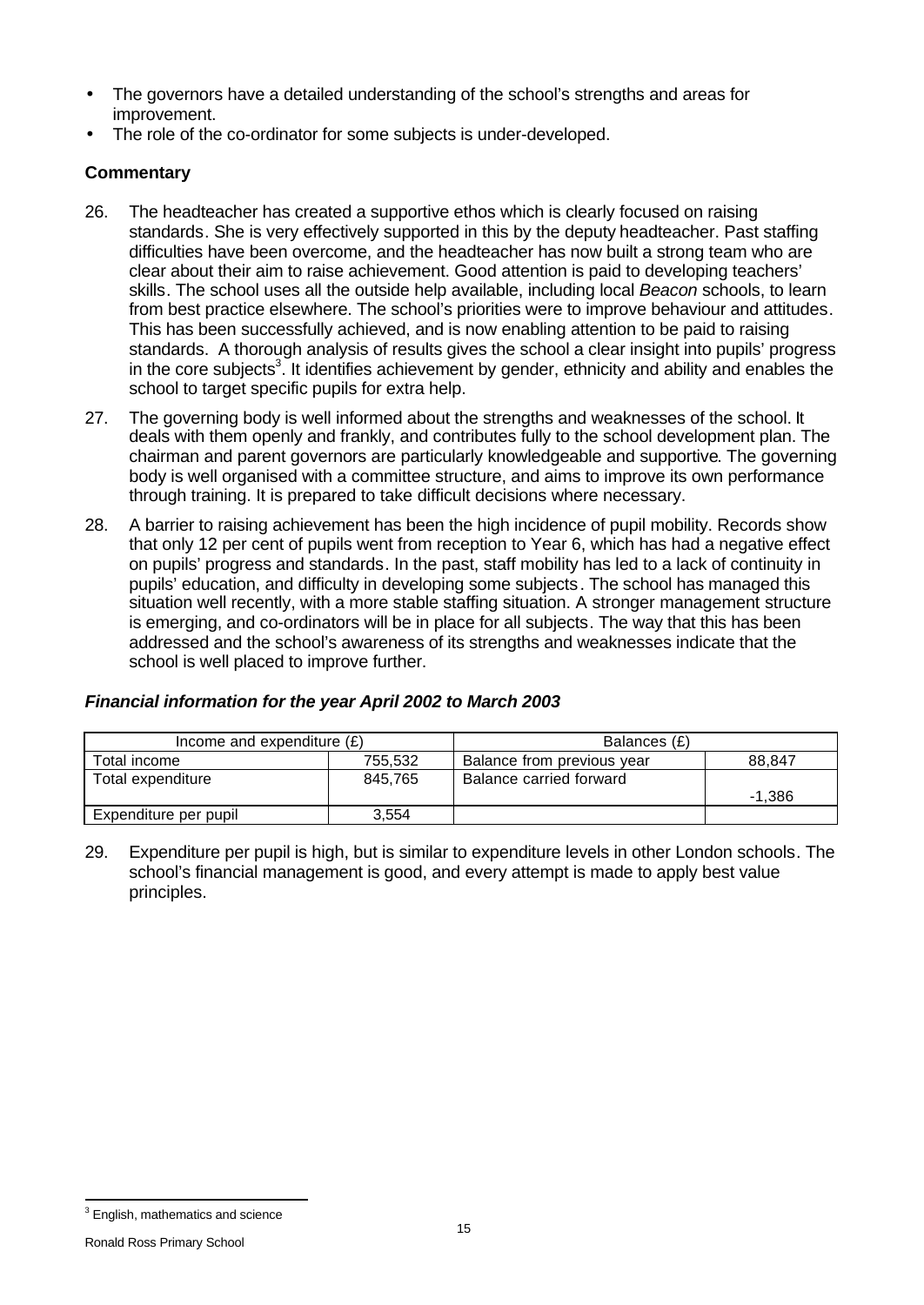# **PART C: THE QUALITY OF EDUCATION IN AREAS OF LEARNING AND SUBJECTS**

## **AREAS OF LEARNING IN THE FOUNDATION STAGE**

Provision for children in the nursery and reception class is **good**.

## **Commentary**

Most children join the nursery with attainment which is well below expectations for their age. Poor speaking skills and a significant lack of curiosity and initiative have a detrimental effect on their attainment in most areas of learning. They achieve well because teaching is good and they enjoy a wide range of well planned and stimulating activities both in the classrooms and outside. The leadership and management of the Foundation Stage are good and have a positive effect on the progress children make in their learning. The current quality of provision gives a similar picture to that at the time of the last inspection.

#### **Personal, social and emotional development**

Provision for personal, social and emotional development is **very good.**

#### **Main strengths and weaknesses**

- All adults set a very good example to children of how to speak and behave.
- All adults share consistently high expectations of children's behaviour and explain these clearly.
- Children who are new to learning English are supported with great sensitivity.
- Children with special educational needs are very well included in all activities.
- Teaching is very good.
- Because of this very good provision most children trust staff and learn to conform remarkably quickly.
- 30. All staff demonstrate considerable patience, care and commitment to the children. They take every opportunity both to reinforce their expectations of children's behaviour and to praise them. They are unfailingly firm but supportive in their relationships with children. Consequently, most children settle quickly and rapidly increase their readiness to learn. At the time of the inspection, many were very new to the nursery but already sharing space and equipment harmoniously for most of the time. Their independence in putting shoes and socks on after their first movement session in the hall was impressive.
- 31. There were several examples of children in the reception class demonstrating their growing maturity and social awareness. For example, several 'buddies' take care of nursery children. Similarly, older children are less likely to forget themselves and charge through the flower beds. Increased confidence means greater interest and concentration, although speech and language difficulties still limit their relationships.

#### **Communication, language and literacy**

Provision for communication, language and literacy is **good.**

- Staff successfully promote children's interest in books.
- Staff successfully increase children's interest in writing.
- All adults listen carefully to children and encourage them to speak.
- Teaching is good and children achieve well.
- Opportunities for focusing on individual children are sometimes missed.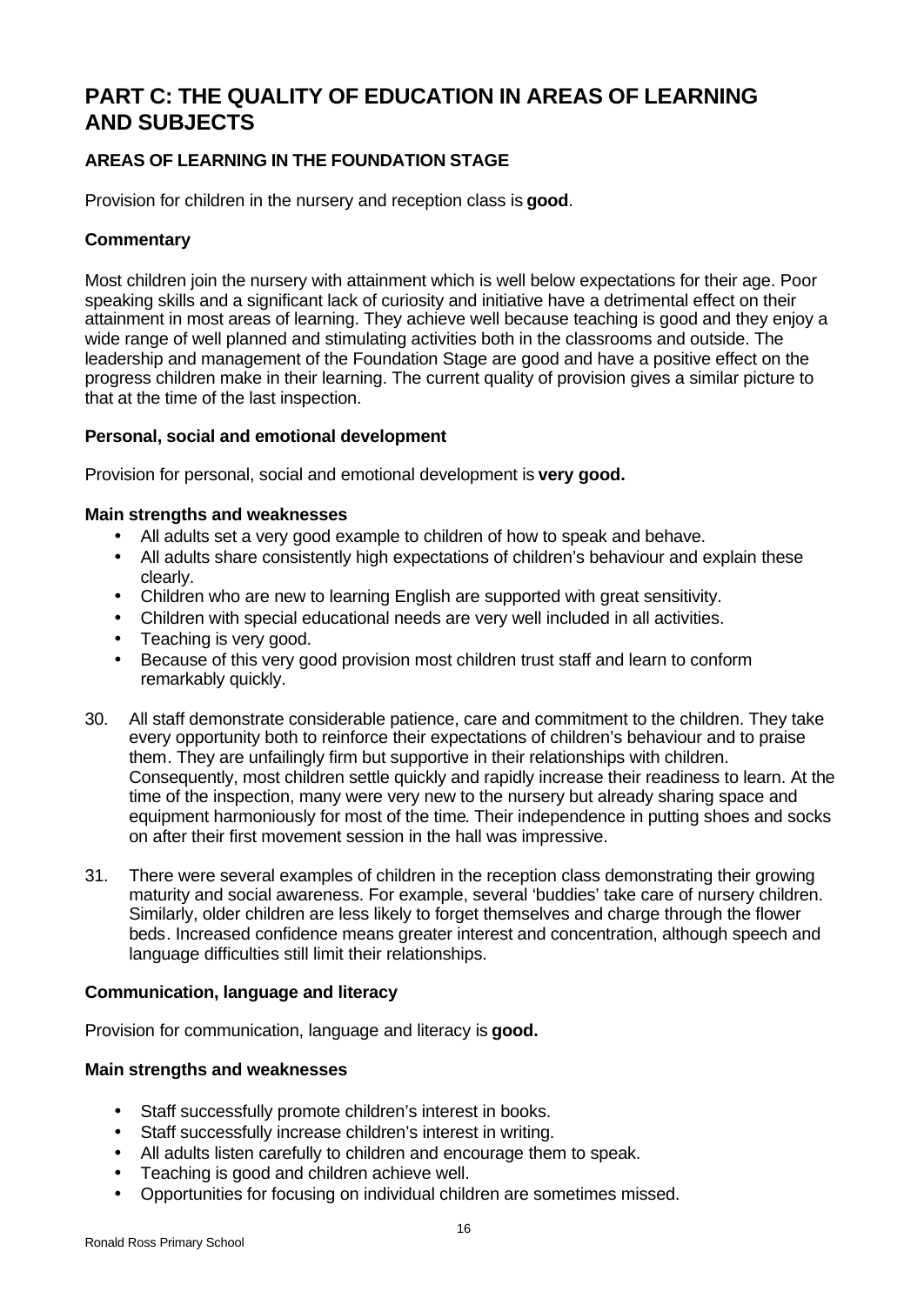- Children's speech and language are often well below expectations for their age.
- 32. Few children are on course to read and write to the extent expected for their age by the end of the reception class. This is because most start school with weaknesses in speech and language and lack confidence when making marks on paper. Most children are more reliant on facial expression and gesture than words to communicate, but many are also reluctant to express themselves even without words. The Early Years team are very aware of children's needs. They are particularly good at valuing what children do, including their attempts to communicate, and in providing new vocabulary. They listen to children patiently, giving them important time to think, and they speak very clearly to them, setting a good example.
- 33. Teachers share large, colourful books that capture the class's imagination and hold interest well. All adults share smaller books with individual children, using their strong relationships with children as well as the book to boost learning. These experiences and stimulating activities such as children making their own 'concertina' books mean that they develop a good interest in letters, sounds and 'writing'. Nevertheless, in spite of making good progress, they do not completely catch up to fully reach expectations for their age. They quite rightly have good opportunities to work at activities they have chosen. Sometimes, on these occasions, adults miss opportunities to develop individual skills.

#### **Mathematical development**

Provision for mathematical development is **good.**

#### **Main strengths and weaknesses**

- Adults successfully stimulate children's interest in number.
- Adults use various situations throughout the day to reinforce children's understanding of number and shape.
- Occasionally opportunities to extend individual skills are missed.

#### **Commentary**

34. Teaching and learning are good because all adults use number and shape vocabulary in a variety of activities. They share the expectation that children will count increasingly meaningfully as rapidly as possible. Consequently, children become accustomed to counting throughout the day. For example, they count running around a 'circle' in the hall and each other when they are lining up to leave the classroom. When children work at activities of their own choice, opportunities to extend individual mathematical skills are sometimes missed.

#### **Knowledge and understanding of the world**

Provision for knowledge and understanding of the world is **good.**

#### **Main strengths and weaknesses**

• Planning for this area of learning is good.

#### **Commentary**

35. Teaching and learning are good because teachers have a good understanding of the breadth of this area of learning. Teachers plan carefully to ensure that children's experience is broadened both in the classroom and outside. Consequently, children achieve well, learning through exploration and discovery. For example, children in the nursery repeatedly rolled toy cars down a ramp in the outside area and so discovered about gravity and speed. In the reception class, children used magnifying lenses to scrutinise natural objects, such as conkers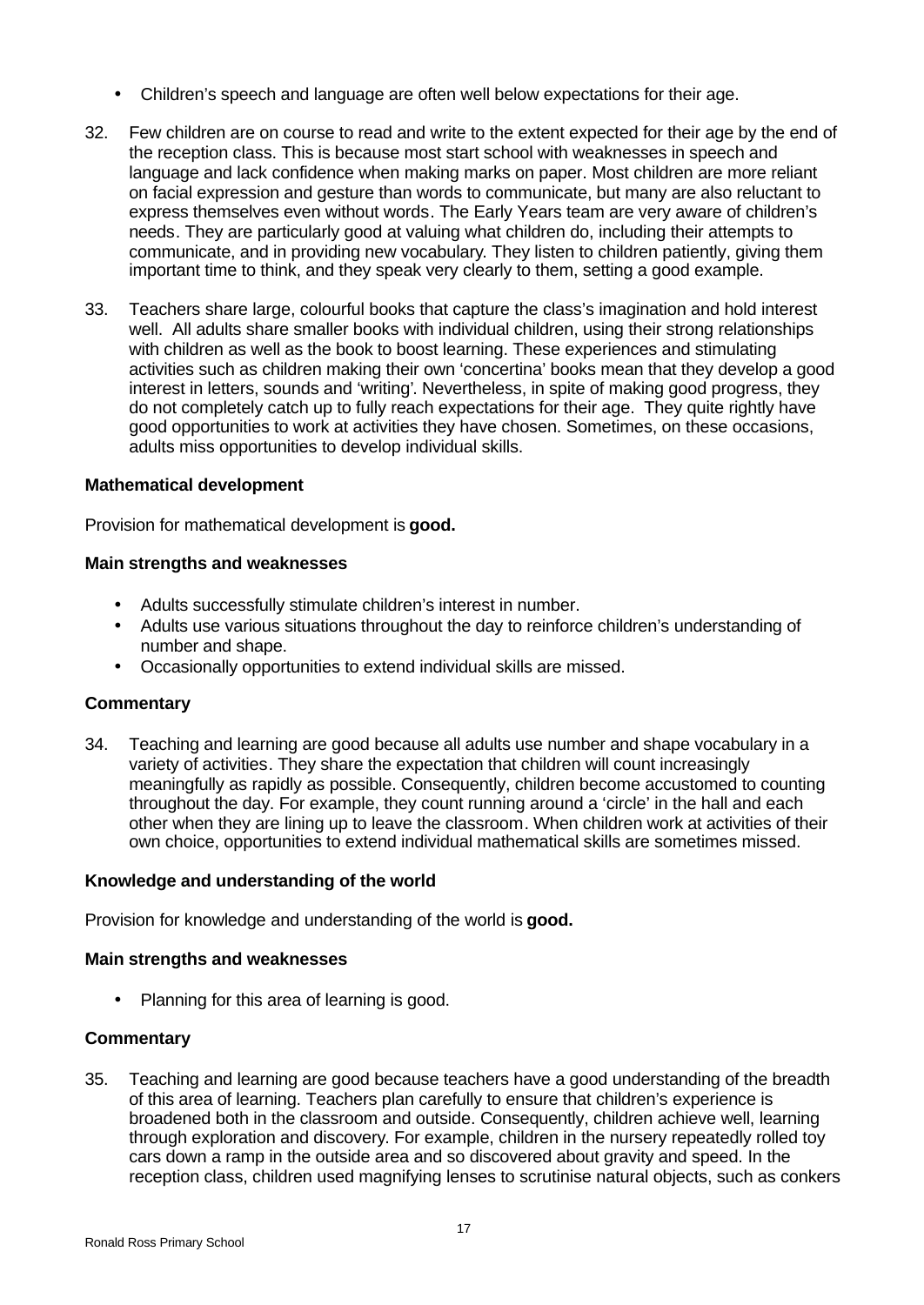and leaves. In spite of this good provision and their increased willingness to experiment, children remain more dependent on adults than is expected for their age.

#### **Creative development**

Provision for creative development is **very good.**

## **Mains strengths and weaknesses**

- Children in the nursery and reception class benefit from exceptional teaching in music.
- Nursery and reception staff have very a good understanding of the importance of children using their imaginations.
- This area of learning makes a very good contribution to other aspects of each child's development.

## **Commentary**

36. Children in the nursery and reception class benefit from outstanding music teaching. They use instruments with exceptional sensitivity, co-ordination and skill in lessons with the specialist teacher in the hall. The Early Years team has a very good understanding of the value of this area of learning. Consequently, they provide very good opportunities for children to express themselves using a wide variety of materials. For example, nursery children begin to identify feelings as they draw their families, and reception class children begin to develop 'stories' in a small group in the 'dentist's' role-play chair. These activities make a major contribution to developing literacy skills.

## **Physical development**

Provision for physical development is **very good.**

#### **Main strengths and weaknesses**

- Teaching and learning are very good.
- Adults have high expectations of children's achievement.
- Teachers make good use of children's imaginations to develop their physical skills.

## **Commentary**

37. The Early Years team has a very good understanding of how children at this age learn best. They use imaginative songs to encourage children to run around a circle. Suitable outside equipment means that children practise climbing and steering tricycles. The wide range of well planned activities gives all children good opportunities to develop more precise control as they manipulate, connect and construct with various pieces of equipment. This makes a good contribution to their control of pencils and crayons and so helps early writing skills. These opportunities are exceptional when children use musical instruments.

## **SUBJECTS IN KEY STAGES 1 and 2**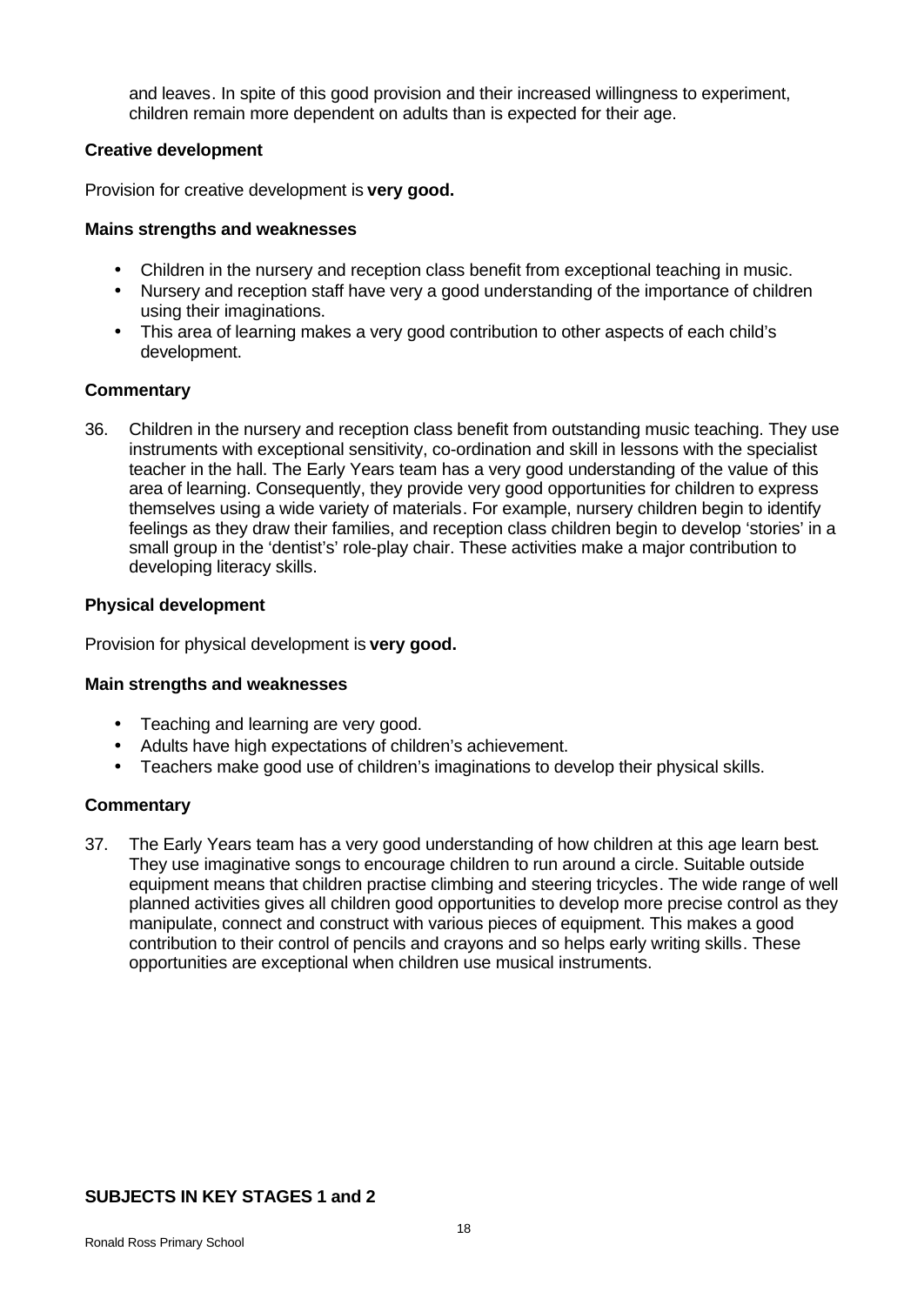## **ENGLISH**

Provision in English is **satisfactory.**

## **Main strengths and weaknesses**

- By the end of Year 6, standards are below average in reading and well below average in writing.
- The achievement of pupils with special educational needs is good.
- The achievement of pupils whose mother tongue is not English is good.
- There is underachievement amongst white British pupils.
- There is inconsistency in the quality of teachers' planning and marking.
- The teaching of  $ELS<sup>4</sup>$  and  $ALS<sup>5</sup>$  is good.

- 38. By the end of Year 2, standards in reading are below average. Because of satisfactory teaching, pupils' use their knowledge of phonics (letter sounds) to read new and unfamiliar words. However, few read with the confidence and fluency expected for seven-year-olds. By the end of Year 6, pupils read more fluently, but with little expression. Often, reading is hesitant and pupils misread key words. They talk about favourite authors and books but do not give reasons for their choices to the depth expected of 11-year-olds. They show a stronger recall of the plot and characters in stories they read. Library skills are satisfactory. Pupils know where to find a specific reference book, but are still unsure of the terms *contents, index* and *glossary.*
- 39. In writing, pupils are taught the key skills required by the National Literacy Strategy. However, they have too few opportunities to use and apply these skills when writing in English and other subjects. The range of writing for different purposes and audiences is too narrow. Key skills of spelling, punctuation and grammar are not secure when pupils write in other subjects. Teachers are inconsistent in reminding and expecting pupils to apply their key skills when writing. Standards of handwriting and presentation are unsatisfactory. Although handwriting skills are taught and practised in exercise books, pupils do not use these skills in their other writing. They choose pencil, pen or biro seemingly at random as their writing tools and this does not ensure consistency or improvement in handwriting skills.
- 40. The achievement of pupils identified with special educational needs is good. In most literacy lessons they receive good support from dedicated classroom assistants and make good progress in meeting the targets set in their individual education plans. The achievement of pupils whose mother tongue is not English is good. They are assessed and identified by the EMAG teacher and then given work which matches their stage of English acquisition. Those on Stage 1 (with little or no English) receive good support in lessons from the EMAG teacher. As a result, they show enthusiasm and are motivated to learn.
- 41. The teaching of ELS and ALS is good and is having a positive impact on raising the selfesteem of pupils who receive this support. Sessions are taught by a dedicated and specially trained classroom assistant who knows the pupils well and matches work to their learning needs. In each session there are three or four interesting but challenging activities which hold the attention of pupils, and this contributes to good progress.
- 42. The underachievement amongst white British pupils has been identified by the school. This particular group of pupils shows less concentration in lessons and finds the independent/group work part of the lesson especially difficult, particularly working without

 4 Early Literacy Support – To support pupils who are identified for additional literacy support in Year 1

<sup>&</sup>lt;sup>5</sup> Additional Literacy Scheme – To support pupils in Key Stage 2 who have already fallen behind in literacy, but who would not otherwise receive any additional support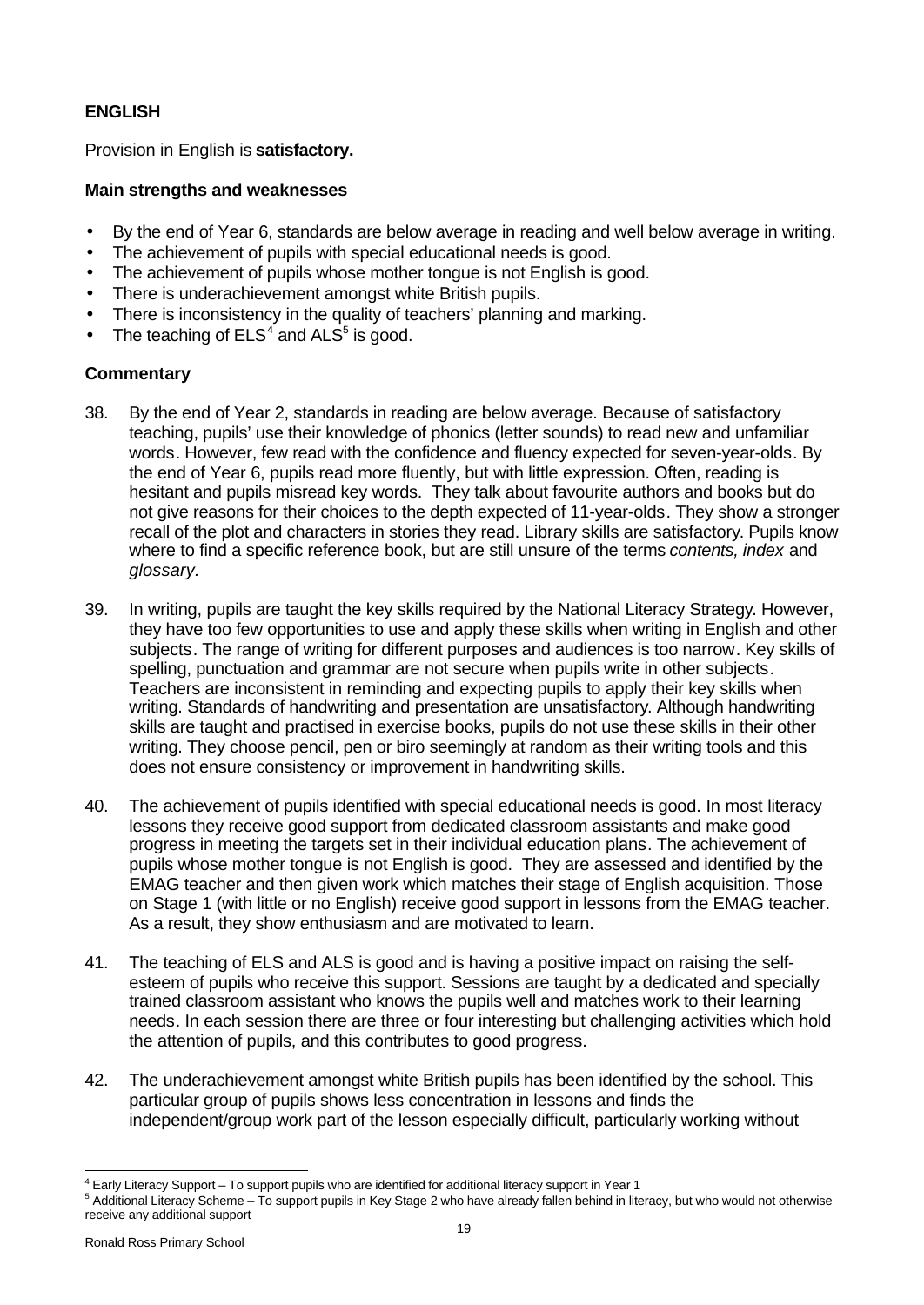support from an adult. The lack of a clear target for what they should achieve in this part of the lesson is a contributory factor to their underachievement.

- 43. The co-ordinator is at the start of his second year in the school and his leadership and management of the subject are effective. However, his work has had insufficient time to have a significant impact on standards. A detailed action plan has been drawn up to develop the teaching of literacy with a clear aim to raise standards, which have not improved significantly since the previous inspection.
- 44. The quality of teaching is satisfactory overall, taking into consideration that many of the teachers have not been trained in the National Literacy Strategy. There are strengths in the teaching of key skills, but this is undermined by the lack of expectation that pupils should use and apply these skills. The quality of planning is inconsistent. The best planning is in Year 3, where there are clear objectives for each part of the lesson. In other year groups, planning sometimes indicates a list of activities that pupils will do rather than what they will learn. Where planning indicates a list of activities, the independent/group work part of the lesson is unsuccessful because pupils do not have a clear understanding of what they are expected to achieve. Teachers' marking is inconsistent. Too much work is unmarked, especially when pupils write in other subjects. Marking does not tell pupils how well they are doing or what needs to be improved.

#### **Language and literacy across the curriculum**

45. Pupils have too few opportunities to use and apply their key skills of reading and writing. In addition there are significant weaknesses in teachers not expecting and/or reminding pupils of the importance of using key skills when they write in other subjects.

#### **MATHEMATICS**

Provision in mathematics is **satisfactory.**

#### **Main strengths and weaknesses**

- Standards at the end of Key Stage 1 are below average.
- Standards at the end of Key Stage 2 are well below average.
- The National Numeracy Strategy is now fully implemented.
- There is good analysis of results to guide planning.
- Marking is inconsistent and sometimes unsatisfactory.
- There is insufficient planned use of ICT to support learning.

- 46. Analysis shows that a number of factors are prominent in causing low standards. In particular, high pupil mobility, a high proportion of pupils with special educational needs and a high proportion of pupils with English as an additional language all play a part. Additionally, the large number of teachers leaving and joining the school has had a negative impact on pupils' learning and the consistency of teaching. As a result, standards have not improved significantly since the previous inspection. Yearly tracking of pupils' results shows that the majority are making satisfactory progress and achieving appropriately for their ability.
- 47. The Numeracy Hour is now used throughout the school. This ensures that there is a consistent structure to lessons, with clear objectives. This is an improvement since the last inspection. However, the introduction to the lesson is not always as crisp as it should be. Sometimes teachers modify the work well according to how pupils are progressing, but on other occasions they stick too rigidly to the set plans. There is a heavy but appropriate emphasis on number work. ICT is sometimes used but is not sufficiently embedded in planning, and there are missed opportunities to support pupils' learning this way.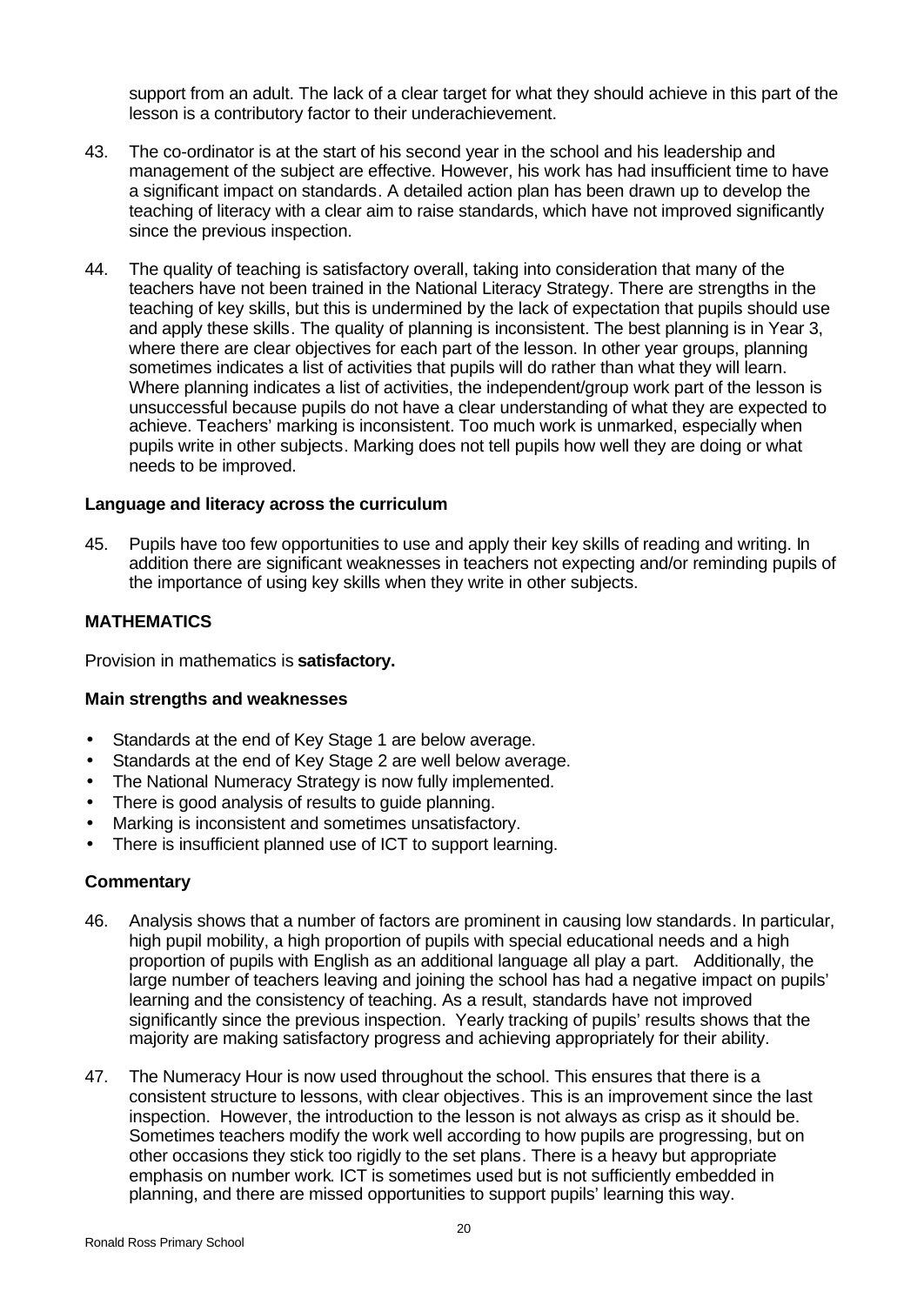- 48. Teaching seen during the inspection was all at least satisfactory, and some was good. Clear lesson objectives are made known to pupils. They respond well to this, although a significant number are unable to get on with their written work when they are not directly supervised by an adult. Teaching assistants are mostly used well to support pupils who need extra help, ensuring that all are fully included in the lesson. Being so early in the year, there was not a lot of current written work to see. However, the analysis of last year's work indicates that marking is inconsistent and unsatisfactory. Some is done well, with constructive comments to help pupils, whilst other work is not marked at all.
- 49. Some very good work has been done recently in developing mathematics in the school. The National Numeracy Strategy has been successfully implemented, and much has been done to improve teachers' knowledge and understanding of the strategy through in-service training. There is an appropriate action plan, and a progress report showing what has been achieved. There is a vacuum at present as the co-ordinator is not at the school now. The school realises that 'standing still' is not an option, and that something needs to be done to continue the development of the subject.

#### **Mathematics across the curriculum**

50. Numeracy is used satisfactorily across the curriculum. There are effective links with other subjects, such as geography, history, and design and technology, which help to consolidate pupils' understanding.

#### **SCIENCE**

Provision in science is **satisfactory.**

#### **Main strengths and weaknesses**

- Standards in Year 6 are well below average.
- Standards by the end of Year 2 are below average.
- The subject is well led and managed.
- Teaching has improved and helps pupils to learn at an acceptable rate.
- There is a good emphasis on practical work.
- Pupils behave well in lessons.
- There are too few opportunities for pupils to record work in their own words.

- 51. Standards are well below the national average for the oldest pupils. These pupils have not achieved well enough because of weaknesses in teaching in the past that have left significant gaps in their knowledge. For example, they are confused about 'oxygen' and 'gravity,' and their understanding of 'resistance' as a force is superficial. However, improvements in planning and teaching have begun to have a positive effect. Last summer most pupils achieved the national average in the national tests at the end of Year 2. These pupils understand, for example, that creatures' habitats vary according to their needs but lack the vocabulary to explain this clearly. Last year there were not as many pupils reaching the higher levels as expected nationally. Standards are similar in all elements of the subject.
- 52. At first sight these results suggest no change since the last inspection. This is far from the case. The school has suffered considerable turmoil with staff changes and challenging pupils since then and has made tremendous improvements over the last 18 months. The vast majority of pupils now want to learn, enjoy science and apply themselves well in lessons. The school now follows nationally recommended plans for the subject. These address the need for the clear progression of knowledge, skills and understanding in science in all aspects, which successfully supports teachers who are not subject specialists. This is why the subject is now taught satisfactorily overall. The headteacher has been very successful in establishing an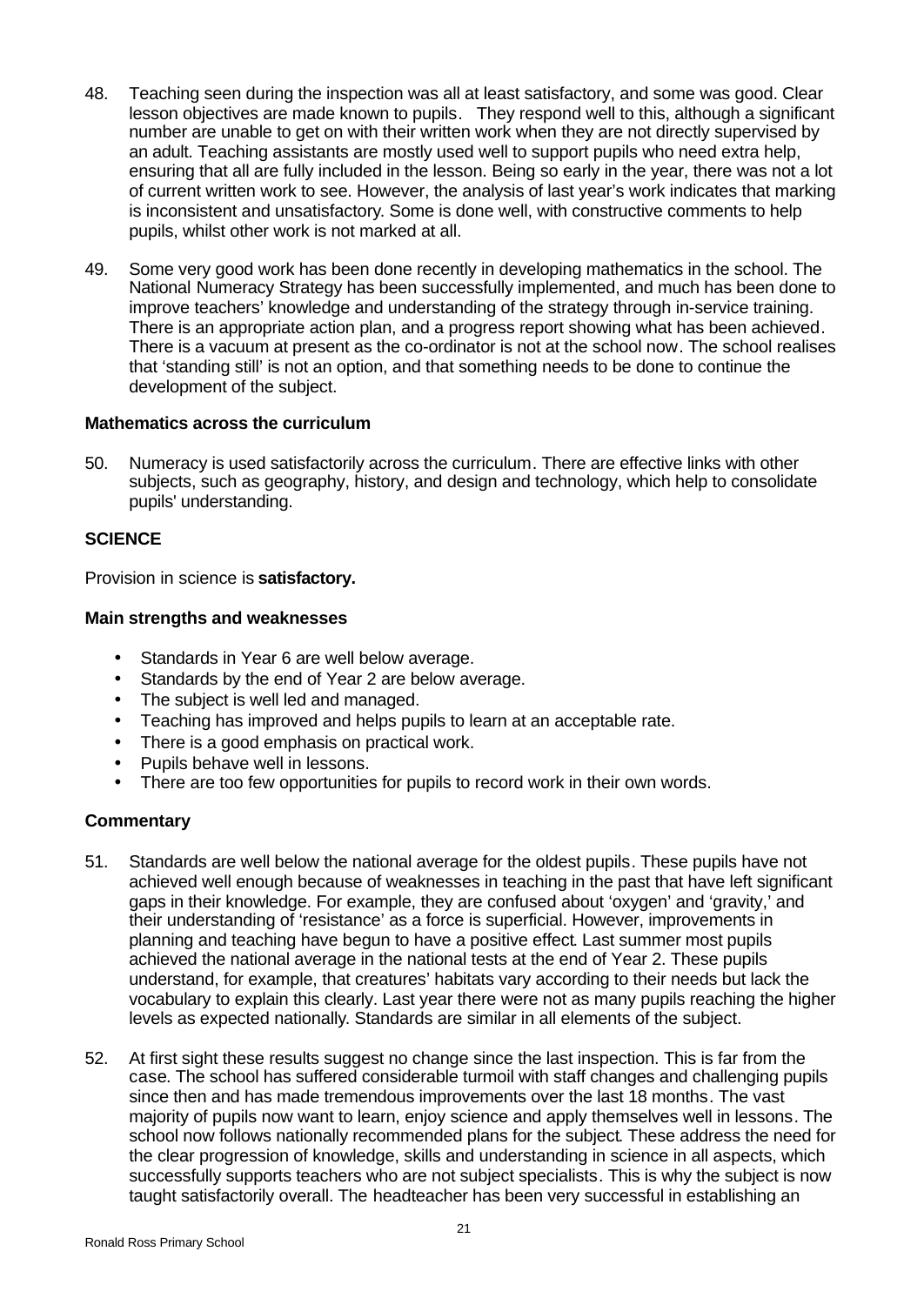enthusiastic team of teachers. The subject benefits from this team reflecting on their science planning and teaching and how to improve.

- 53. The school recognises that most pupils learn best through practical involvement and has retained previous strengths in using practical activities as a vehicle for pupils' scientific learning. This is a significant feature in successfully involving pupils with special educational needs. Teaching assistants also make a positive contribution to all pupils being fully involved in science lessons. Equipment to observe, touch and use also benefits those pupils who are developing English as an additional language.
- 54. The new subject co-ordinator has made very good use of the school's links with *Beacon* schools to introduce useful assessment procedures. These will be used for the first time this half term. She teaches the subject very well and so is in a strong position to lead it with credibility. She recognises that improving pupils' subject vocabulary and writing is essential and that science must make a greater contribution to this.

## **INFORMATION AND COMMUNICATION TECHNOLOGY**

Provision in information and communication technology (ICT) is unsatisfactory.

#### **Main strengths and weaknesses**

- Standards are well below national expectations.
- The location of the ICT Suite is a significant barrier to teaching and learning.
- Pupils benefit from the support of the local city technology college, particularly in the *control and modelling* aspect of the subject.
- There is insufficient assessment of pupils' learning.

- 55. Standards are well below expectations at the end of Key Stage 1 and Key Stage 2. The analysis of pupils' work from last year shows very little evidence of any recorded work and the school has no portfolio to illustrate what pupils have achieved in the subject. The work that has been saved and was kindly downloaded by teachers is at a very superficial level and not to the depth required. Pupils' key skills are not secure. However, in the *control and modelling* aspect of the subject, evidence indicates that standards are at a higher level because of effective support from the local city technology college.
- 56. The location of the school's ICT Suite presents teachers with great difficulties in whole-class teaching. The ICT Suite is 'open' to the main corridor leading to the nursery, reception and Key Stage 1 classes and there is a regular *traffic flow* of adults and pupils passing by. In addition, noise levels from the two adjacent halls have a significant impact on teaching. The critical factor is that pupils' concentration is severely affected by the location of the ICT Suite and this has a negative impact on their learning. It is especially difficult for teachers to demonstrate and explain new skills or to introduce new programs. Equally, it is very hard for pupils who are trying to give oral presentations on their work to the rest of the class when there are constant levels of distraction.
- 57. The teaching observed was satisfactory, with strengths in teachers' subject knowledge. However, teachers do not share learning objectives with pupils and this reduces pupils' understanding of the purpose of the lesson and what they should be achieving. In addition, when pupils are working, teachers are not quick enough in identifying those who are struggling and in providing them with additional support. As a result, pupils become frustrated and this leads to a lack of concentration and some immature behaviour. More-able pupils show very high levels of concentration and their achievement in lessons is good. In Year 6, more-able pupils have a good understanding of spreadsheets. Teachers' planning shows insufficient planned opportunities to use ICT in literacy, numeracy and other subjects.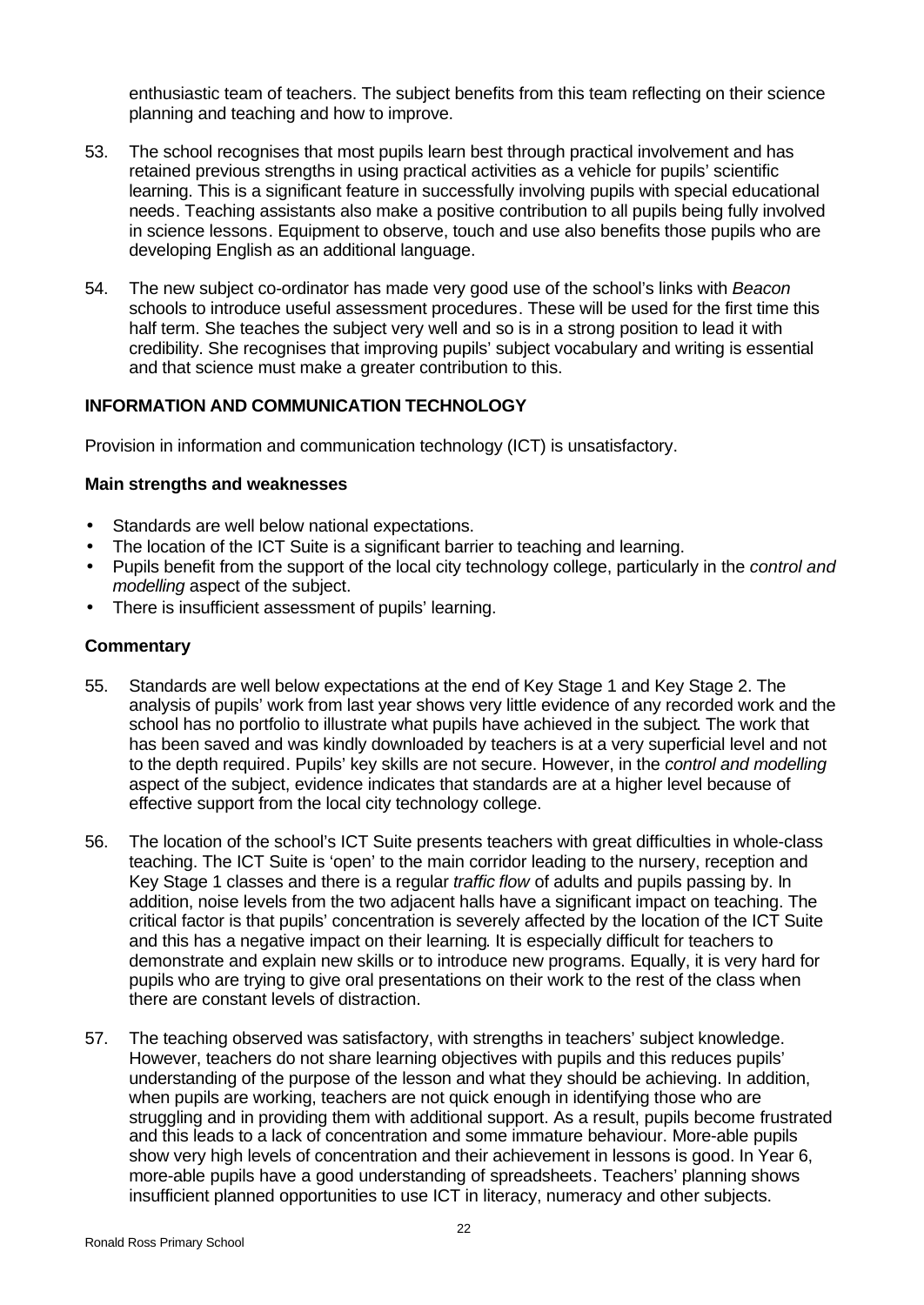58. It is too early to make a clear judgement on leadership and management because the coordinator has only very recently been appointed. However, evidence from the inspection suggests that the subject has previously not had a high enough profile. There are weaknesses in the assessment of pupils' knowledge, skills and understanding and in the quality of information that is passed on from year to year. Current hardware difficulties mean that classroom-based computers cannot be used.

#### **Information and communication technology across the curriculum**

59. Unsatisfactory because pupils have too few opportunities to use and apply key skills when working in other subjects.

#### **HUMANITIES**

The inspection concentrated on religious education. However, for geography and history the school follows national guidance in planning for the full National Curriculum. This was reflected in displays in school that incorporated **geography and history**. The school rightly ensures that the contribution of famous black people is included in **history** topics. Weaknesses in writing throughout the school mean that there is little recorded work in **geography and history**. The school recognises that these subjects need to provide greater opportunities for pupils to develop their writing skills.

#### **Religious education**

Provision in religious education is **unsatisfactory.**

#### **Main strengths and weaknesses**

- Standards are well below the expectations of the locally agreed syllabus.
- Teaching and learning are unsatisfactory.
- The recently appointed co-ordinator has a detailed understanding of what is required to improve the provision for the subject.

#### **Commentary**

- 60. By the end of Year 6, standards are well below the expectations of the locally agreed syllabus because pupils study the subject to an insufficient depth. Their knowledge and understanding of Christianity and other world faiths are superficial. The analysis of pupils' work from the previous school year was very limited as only three recorded pieces of work in Year 6 were available. Work was of a poor quality, was often unfinished and never marked. Pupils' application of literacy skills was weak. Recorded work in other year groups was limited and reflected the same issues identified in Year 6.
- 61. Teaching and learning are unsatisfactory, and a contributory factor to this is the lack of confidence and subject knowledge in teaching the subject. Overseas teachers are not trained to teach the subject, as it is not taught in their own schools, unless they are church schools. Pupils' written work reflects an unsatisfactory attitude to the subject.
- 62. The co-ordinator's own teaching is very good and serves as a useful *role model* for her colleagues. In the short time since her appointment she has identified the key weaknesses in the subject and produced a detailed action plan to address them. However, she does not have enough time to monitor the implementation of the action plan, particularly in the regular checking of teachers' planning and pupils' work to ensure that the subject is taught to the required depth.

#### **CREATIVE, AESTHETIC, PRACTICAL AND PHYSICAL SUBJECTS**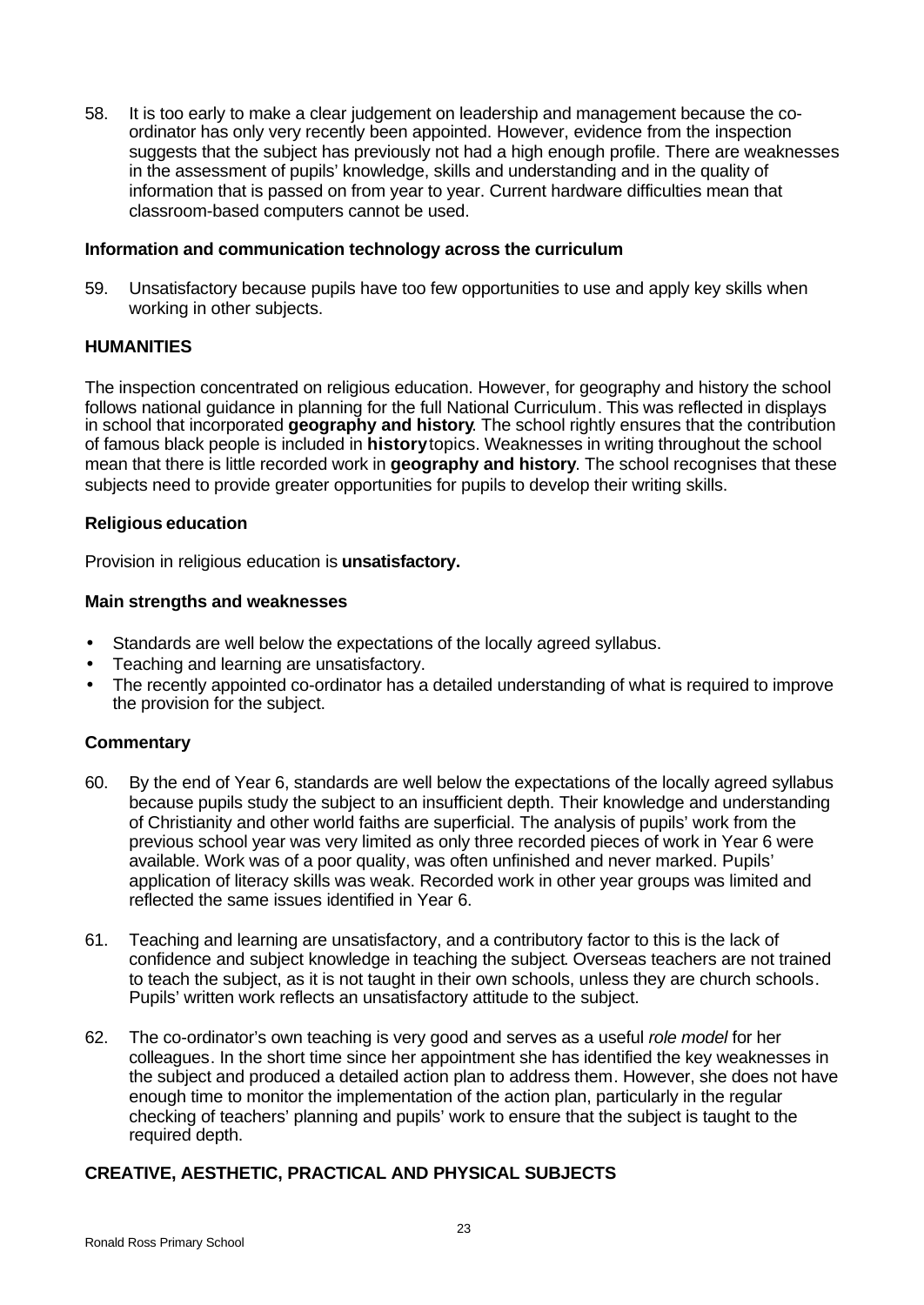The inspection did not focus on art and design, design and technology, music and physical education. However, evidence was gathered from observing music and physical education.

## **Music**

Provision in music is **very good**.

## **Main strengths and weaknesses**

- Teaching by the specialist music teacher is excellent.
- Standards at the end of Key Stage 2, especially in performance, are well above national expectations.
- The subject makes a very good contribution to pupils' spiritual, moral, social and cultural development.

- 63. The excellent teaching, the very good provision and the high standards are all due to the experience and expertise of the specialist music teacher. His enthusiasm for teaching and love of the pupils are obvious, and have not waned in his 31 years at the school. Whether pupils have learning difficulties, behaviour difficulties or English as an additional language, or are talented musicians, they are all captivated from the first minute of the lesson, and all benefit from his inclusive approach. They thoroughly enjoy their work, whether it be listening to Shostakovich's 7<sup>th</sup> Symphony, or actually playing it in the class orchestra. Work in music is developed effectively to link with pupils' humanities work. The work on Shostakovich linked successfully to their work on World War 2.
- 64. **In art and design** there are attractive displays around the school, helping to provide a pleasant learning environment. In particular collage work is well represented, showing national flags, national foods, and people from around the world. This links well with geography and supports pupils' cultural development.
- 65. **In physical education** too little emphasis is placed on health and safety in the clothes and jewellery that pupils wear whilst taking part in lessons. Some are potentially dangerous. The physical education policy does not include detailed procedures for appropriate and safe practice. This should be implemented immediately. The school makes good use of outside agencies to enrich provision. Whilst this has been very successful in the past, care must be taken to evaluate all provision, for some does not meet the standards expected in schools, especially the quality of teaching provided by those who are qualified as a sports coach rather than as a teacher..